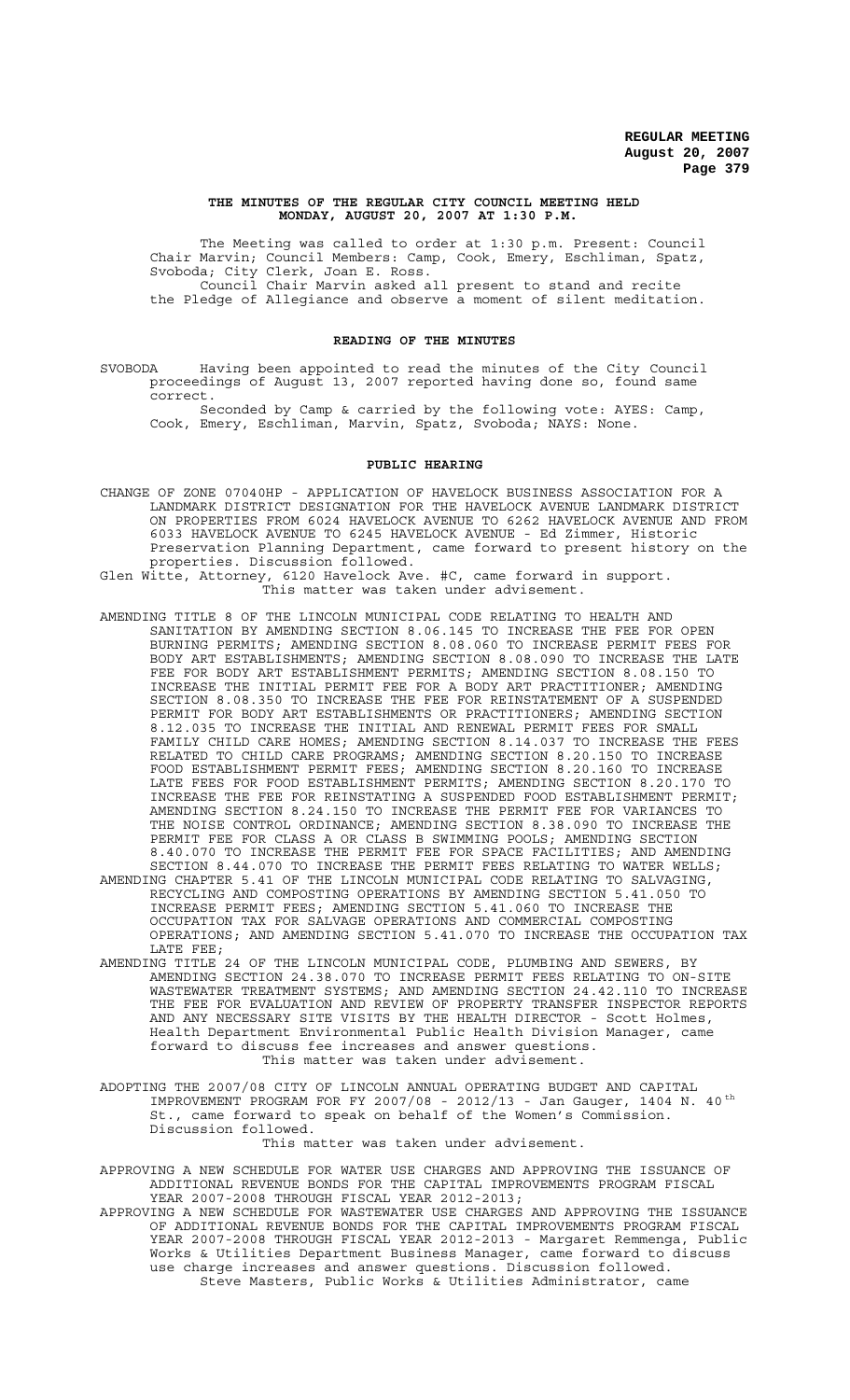> forward to give a slide show report and answer questions. Discussion followed. Mike Eckert, Civil Design Group, representing Schleich Management Companies, came forward in support of rate increases. Richard Esquivel, 733 W. Cuming, came forward to comment and ask questions on fees and infrastructure. Mr. Masters came forward to answer questions. This matter was taken under advisement.

AMENDING THE LINCOLN LANCASTER COUNTY AIR POLLUTION CONTROL PROGRAM REGULATIONS AND STANDARDS BY AMENDING ARTICLE 1, SECTION 6, TO INCREASE THE FEES FOR ASBESTOS PROJECT NOTIFICATIONS AND BY AMENDING ARTICLE 2, SECTION 30, TO INCREASE THE CHARGE FOR ENGINEERING REVIEWS OF AIR POLLUTION CONTROL CONSTRUCTION PERMITS; AMENDING THE LINCOLN LANCASTER COUNTY AIR POLLUTION CONTROL PROGRAM

REGULATIONS AND STANDARDS TO INCREASE THE FEES FOR SPECIAL WASTE PERMITS - Scott Holmes, Health Department Environmental Public Health Division Manager, came forward to answer questions. This matter was taken under advisement.

APPLICATION OF HAMILTON COLLEGE - LINCOLN TO USE THE PUBLIC RIGHT-OF-WAY TO INSTALL AN OVERHEAD FIBER OPTIC LINE ACROSS THE ALLEY BETWEEN PROPERTIES AT 1821 K STREET AND 1800 J STREET - Jami Frazier, 1821 K St., came forward to answer questions.

This matter was taken under advisement.

APPROVING THE APPOINTMENT OF LEIRION GAYLOR BAIRD TO THE LINCOLN-LANCASTER COUNTY PLANNING COMMISSION FOR A SIX-YEAR TERM EXPIRING SEPTEMBER 18, 2013;<br>APPROVING THE APPOINTMENT OF WENDY J.

FRANCIS TO THE LINCOLN-LANCASTER COUNTY PLANNING COMMISSION FOR A SIX-YEAR TERM EXPIRING AUGUST 31, 2013; APPROVING THE APPOINTMENT OF ROBERT R. MOLINE TO THE LINCOLN-LANCASTER COUNTY PLANNING COMMISSION FOR A SIX-YEAR TERM EXPIRING AUGUST 31, 2013 - Denise K. Pearce, Administrative Assistant to the Mayor, came forward stating that the three candidates would be available to appear for questioning at the September 24, 2007 Council Meeting. This matter was taken under advisement.

**\*\* END OF PUBLIC HEARING \*\***

## **COUNCIL ACTION**

#### **LIQUOR RESOLUTIONS - NONE**

## **ORDINANCES - 2ND READING & RELATED RESOLUTIONS (as required)**

- CHANGE OF ZONE 07038 APPLICATION OF RON BILOFF ON BEHALF OF HARRIETT BILOFF FOR A CHANGE OF ZONE FROM R-4 RESIDENTIAL DISTRICT TO O-2 SUBURBAN OFFICE DISTRICT ON PROPERTY GENERALLY LOCATED SOUTHEAST OF THE INTERSECTION OF S. 47TH STREET AND LOWELL AVE. - CLERK read an ordinance, introduced by Ken Svoboda, amending the Lincoln Zoning Maps attached to and made a part of Title 27 of the Lincoln Municipal Code, as provided by Section 27.05.020 of the Lincoln Municipal Code, by changing the boundaries of the districts established and shown thereon, the second time.
- CHANGE OF ZONE 07040HP APPLICATION OF HAVELOCK BUSINESS ASSOCIATION FOR A LANDMARK DISTRICT DESIGNATION FOR THE HAVELOCK AVENUE LANDMARK DISTRICT ON PROPERTIES FROM 6024 HAVELOCK AVENUE TO 6262 HAVELOCK AVENUE AND FROM 6033 HAVELOCK AVENUE TO 6245 HAVELOCK AVENUE - CLERK read an ordinance, introduced by Ken Svoboda, amending the City of Lincoln Zoning District Maps attached to and made a part of Title 27 of the Lincoln Municipal Code by designating a certain area as the Havelock Avenue Landmark District, the second time.
- AMENDING TITLE 8 OF THE LINCOLN MUNICIPAL CODE RELATING TO HEALTH AND SANITATION BY AMENDING SECTION 8.06.145 TO INCREASE THE FEE FOR OPEN BURNING PERMITS; AMENDING SECTION 8.08.060 TO INCREASE PERMIT FEES FOR BODY ART ESTABLISHMENTS; AMENDING SECTION 8.08.090 TO INCREASE THE LATE FEE FOR BODY ART ESTABLISHMENT PERMITS; AMENDING SECTION 8.08.150 TO INCREASE THE INITIAL PERMIT FEE FOR A BODY ART PRACTITIONER; AMENDING SECTION 8.08.350 TO INCREASE THE FEE FOR REINSTATEMENT OF A SUSPENDED PERMIT FOR BODY ART ESTABLISHMENTS OR PRACTITIONERS; AMENDING SECTION 8.12.035 TO INCREASE THE INITIAL AND RENEWAL PERMIT FEES FOR SMALL FAMILY CHILD CARE HOMES; AMENDING SECTION 8.14.037 TO INCREASE THE FEES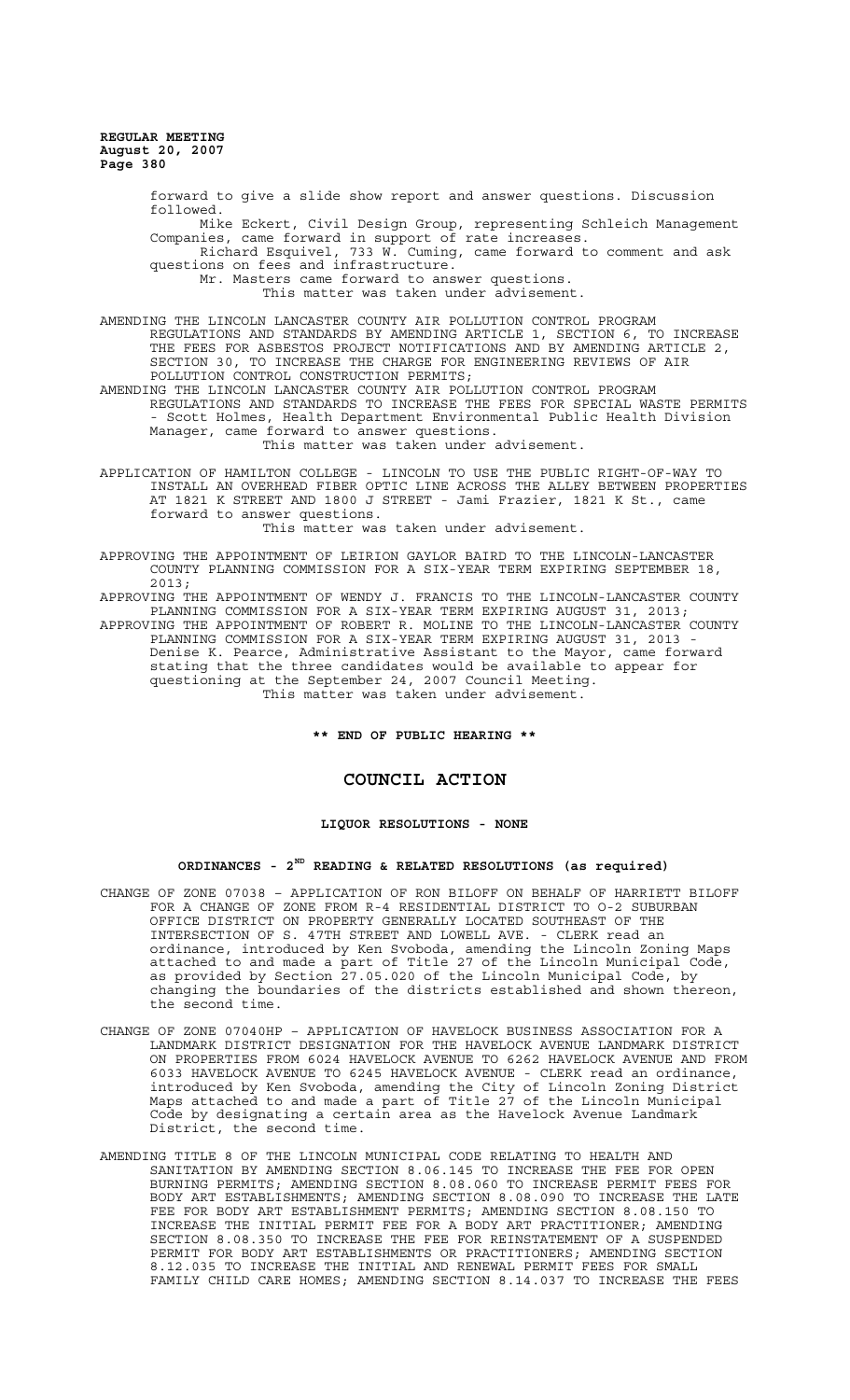RELATED TO CHILD CARE PROGRAMS; AMENDING SECTION 8.20.150 TO INCREASE FOOD ESTABLISHMENT PERMIT FEES; AMENDING SECTION 8.20.160 TO INCREASE LATE FEES FOR FOOD ESTABLISHMENT PERMITS; AMENDING SECTION 8.20.170 TO INCREASE THE FEE FOR REINSTATING A SUSPENDED FOOD ESTABLISHMENT PERMIT; AMENDING SECTION 8.24.150 TO INCREASE THE PERMIT FEE FOR VARIANCES TO THE NOISE CONTROL ORDINANCE; AMENDING SECTION 8.38.090 TO INCREASE THE PERMIT FEE FOR CLASS A OR CLASS B SWIMMING POOLS; AMENDING SECTION 8.40.070 TO INCREASE THE PERMIT FEE FOR SPACE FACILITIES; AND AMENDING SECTION 8.44.070 TO INCREASE THE PERMIT FEES RELATING TO WATER WELLS CLERK read an ordinance, introduced by Ken Svoboda, amending Title 8 of the Lincoln Municipal Code relating to Health and Sanitation by amending Sections 8.06.145, 8.08.060, 8.08.090, 8.08.150, 8.08.350, 8.12.035, 8.14.037, 8.20.150, 8.20.160, 8.20.170, 8.24.150, 8.38.090, 8.040.070, 8.44.070, and repealing Sections 8.06.145, 8.08.060, 8.08.090, 8.08.150, 8.08.350, 8.12.035, 8.14.037, 8.20.150, 8.20.160, 8.20.170, 8.24.150, 8.38.090, 8.040.070, 8.44.070, the second time.

- AMENDING CHAPTER 5.41 OF THE LINCOLN MUNICIPAL CODE RELATING TO SALVAGING, RECYCLING AND COMPOSTING OPERATIONS BY AMENDING SECTION 5.41.050 TO INCREASE PERMIT FEES; AMENDING SECTION 5.41.060 TO INCREASE THE OCCUPATION TAX FOR SALVAGE OPERATIONS AND COMMERCIAL COMPOSING OPERATIONS; AND AMENDING SECTION 5.41.070 TO INCREASE THE OCCUPATION TAX LATE FEE - CLERK read an ordinance, introduced by Ken Svoboda, amending Chapter 5.41 of the Lincoln Municipal Code relating to Salvaging, Recycling, and Composting Operations by amending Section 5.41.050 to increase permit fees; amending Section 5.41.060 to increase the occupations tax for salvage operations and commercial composing operations; amending Section 5.41.070 to increase the occupation tax late fee; and repealing Sections 5.41.050, 5.41.060, and 5.41.070 of the Lincoln Municipal Code as hitherto existing, the second time.
- AMENDING TITLE 24 OF THE LINCOLN MUNICIPAL CODE, PLUMBING AND SEWERS, BY AMENDING SECTION 24.38.070 TO INCREASE PERMIT FEES RELATING TO ON-SITE WASTEWATER TREATMENT SYSTEMS; AND AMENDING SECTION 24.42.110 TO INCREASE THE FEE FOR EVALUATION AND REVIEW OF PROPERTY TRANSFER INSPECTOR REPORTS<br>AND ANY NECESSARY SITE VISITS BY THE HEALTH DIRECTOR - CLERK read an AND ANY NECESSARY SITE VISITS BY THE HEALTH DIRECTOR ordinance, introduced by Ken Svoboda, amending Title 24 of the Lincoln Municipal Code, Plumbing and Sewers, by amending Section 24.38.070 to increase permit fees relating to on-site wastewater treatment systems; amending Section 24.42.110 to increase the fee for evaluation and review of Property Transfer Inspector reports and any necessary site visits by the Health Director; and repealing Sections 24.38.070 and 24.42.110 of the Lincoln Municipal Code as hitherto existing, the second time.

#### **PUBLIC HEARING RESOLUTIONS**

|              | ADOPTING THE 2007/08 CITY OF LINCOLN ANNUAL OPERATING BUDGET AND CAPITAL                                                      |
|--------------|-------------------------------------------------------------------------------------------------------------------------------|
|              | IMPROVEMENT PROGRAM FOR FY 2007/08 - 2012/13 - PRIOR to reading:                                                              |
| CAMP         | Moved to introduce.                                                                                                           |
| SPATZ        | Seconded.                                                                                                                     |
| CAMP         | Moved to amend Bill No. 07R-148 to delete on Page 2, Item 4.<br>Seconded by Svoboda & LOST by the following vote: AYES: None; |
|              | NAYS: Camp, Cook, Emery, Eschliman, Marvin, Spatz, Svoboda.                                                                   |
| COOK         | Moved to accept the Substitute Resolution to Bill No. 07R-148.                                                                |
|              | Seconded by Camp & carried by the following vote: AYES: Camp,                                                                 |
|              | Emery, Eschliman, Marvin, Spatz, Svoboda; NAYS: None.<br>Cook,                                                                |
| <b>EMERY</b> | Moved to amend Bill No. 07R-148 in the following manner:                                                                      |
|              | Delete \$74,000 from the Contingency Fund (18001) to be used for<br>(a)                                                       |
|              | the retention of the Women's Commission (02013).                                                                              |
|              | Seconded by Cook & LOST by the following vote: AYES: Cook, Emery,                                                             |
|              | Marvin; NAYS: Camp, Eschliman, Spatz, Svoboda.                                                                                |
| COOK         | Moved to amend Bill No. 07R-148 to reinstate \$100,000 to the                                                                 |
|              | Lincoln Fire Department from the Contingency Fund.                                                                            |
| EMERY        | Seconded.                                                                                                                     |
| COOK         | Expressed his thoughts and concerns in support of the Lincoln Fire                                                            |
|              | Department and stated that Mr. Camp wants to cut Fire personnel.                                                              |
| CAMP         | Responded to Council Member Cook stating that for the record:                                                                 |
|              | "I'm tired of your tirades and if you don't cease with this I am going                                                        |
|              | to ask my colleagues to censure you."                                                                                         |
|              | The Amendment LOST by the following vote: AYES: Cook, Emery,                                                                  |
|              | Marvin; NAYS: Camp, Eschliman, Spatz, Svoboda.                                                                                |
| CLERK        | Read the following Substitute Resolution, introduced by Jonathan                                                              |
|              | Cook, who moved its adoption:                                                                                                 |
| A-84483      | WHEREAS, under the provisions of Section 25 and 25a of Article IX                                                             |
|              | of the Charter of the City of Lincoln, the proposed annual budget for                                                         |
|              | the City of Lincoln was submitted on July 9, 2007; and                                                                        |
|              | WHEREAS, under the provisions of Section 26 of Article IX of the                                                              |
|              | City Charter, a public hearing on the proposed budget was held on August                                                      |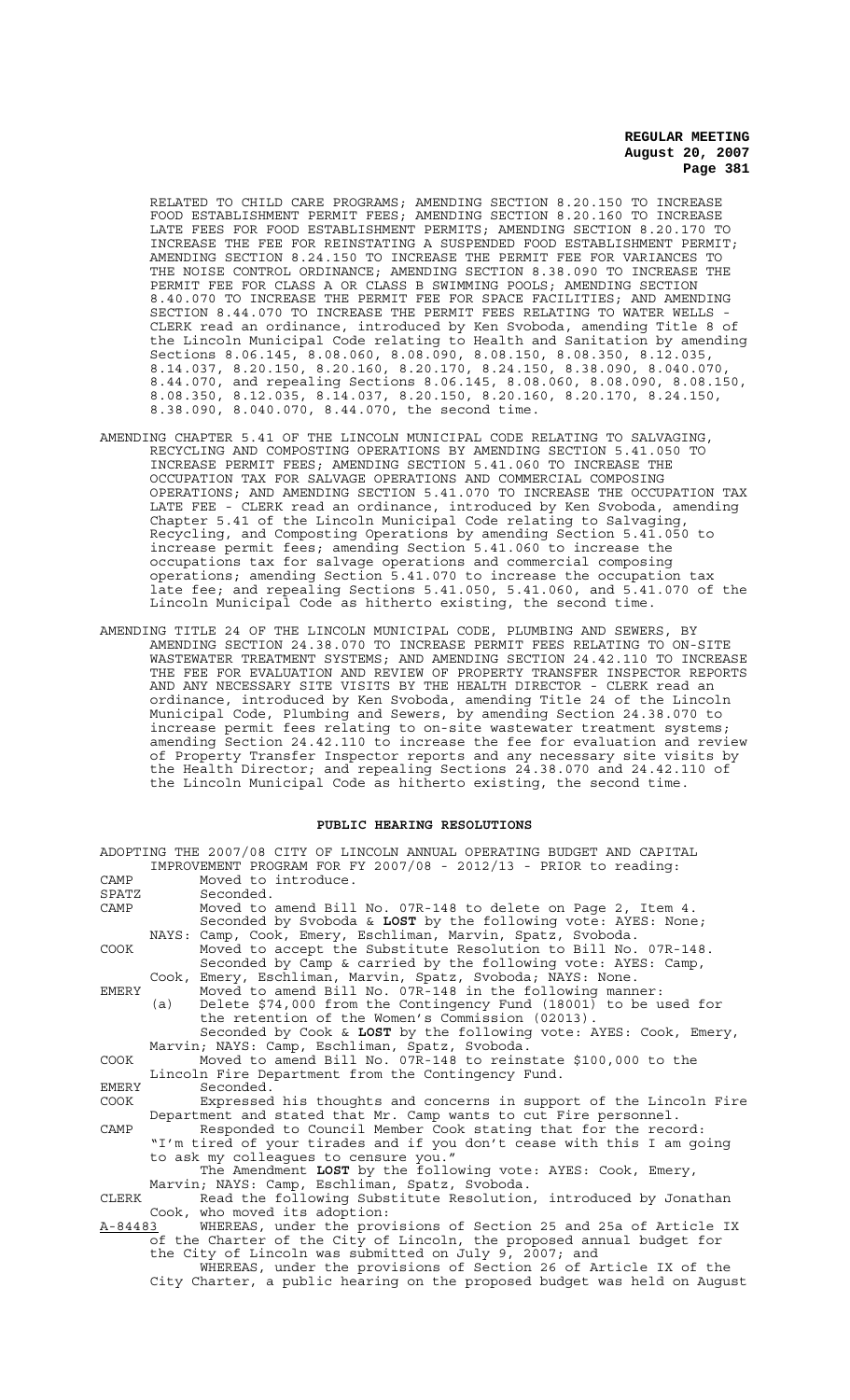> 6, 2007 notice thereof having been published in one issue of the Lincoln Journal Star, a newspaper of general circulation in the City, more than five days before such hearing; and

WHEREAS, all necessary changes have been made as to revenue estimates and appropriation items.

NOW, THEREFORE, BE IT RESOLVED by the City Council of the City of Lincoln, Nebraska;

1. That pursuant to the provisions of Article IX of the Charter of the City of Lincoln, the budget for the fiscal year beginning September 1, 2007, a copy of which is hereto attached and made a part of this resolution as fully as if set forth verbatim herein, is hereby adopted, and the several sums therein set forth to be raised by the levy of a tax upon all taxable property within the corporate limits of the City of Lincoln, Nebraska, the estimated balances on hand, the miscellaneous receipts and all other funds and receipts are hereby appropriated for the several purposes therein stated. That all money received in any of the aforesaid funds in excess of the estimated balances and receipts set forth in said budget shall be credited to the unappropriated surplus of such funds.

2. That the City Council, by adoption of the Capital Improvement Program on Schedule 5 of this resolution, hereby authorizes the acquisition of all necessary right-of-way, easements, or other interest in land, by purchase if possible, by condemnation if necessary, for those projects included within the first year of said Capital Improvement Program.

3. Pursuant to Section 2 of L.B. 989 passed by the Second Session of the Ninety-Fifth Legislature, the City is authorized to increase budgeted restricted funds by the basic allowable growth percentage of the base (2.5%) and allowable growth due to improvements to real property as a result of new construction, additions to existing buildings, any improvements to real property which increase the value of such property, and any increase in valuation due to annexation and any personal property valuation over the prior year above 2.5% expressed in dollars and to utilize other lid exemptions authorized in L.B. 989. Such increase is hereby authorized to the extent necessary to generate the revenues to fund the budget, and any unused restricted funds authority is hereby authorized to be carried forward to future budget years.

4. Upon affirmative vote by more than 75% of the City Council restricted funds for Fiscal Year 2007-08 shall be increased by an additional one percent (1%) as provided by Neb. Rev. Stat. Section 13- 519.

5. Pursuant to the agreement for the provision of services related to the emergency medical care system in Lincoln, Nebraska, the annual budget for Emergency Medical Services, Inc. a copy of which is attached hereto, labeled Schedule 6, is hereby approved.

6. There is hereby appropriated all money now credited or which will be credited to any Internal Service Fund, Pension Trust Fund, Permanent Fund, Agency Fund and Enterprise Fund, now or heretofore created, notwithstanding any sum limitations set forth in the budget attached hereto.

7. There is hereby appropriated all money now credited or which will be credited to the following Special Revenue Funds notwithstanding any sum limitation set forth in the budget attached hereto: Parks and Recreation Special Projects Fund, Com. On Aging Gift Trust Fund, Charles Gere Library Fund, Lillian Polley Trust, Aviation Promotion Fund as provided in Neb. Rev. Stat. Section 3-504.02 (1991), Building and Safety Fund, Cable Access Television Fund, Disaster Recovery Fund, Impact Fees Fund, Property Tax Refund Fund, Social Security Fund, Snow Removal Fund, Title V Clean Air Fund, Unemployment Compensation Fund, Advance Acquisition Fund as provide in Article IXB, Section 12 of the City Charter, 911 Communication Fund, Tax Sale Revolving Fund

8. There is hereby appropriated all money received or to be received from the County of Lancaster, the State of Nebraska, or the United States, as well as from any grants, donations, or contributions received for public purposes and the interest earned thereon, notwithstanding any sum limitations set forth in the budget attached hereto.<br>9

There is hereby appropriated all money received from the interest income on the investments of all authorized bond issue proceeds including bond anticipation notes for the purposes for which said bonds and notes have been authorized to be issued, notwithstanding any sum limitations set forth in the budget attached hereto.

10. There is hereby appropriated all money now credited or which will be credited to the Vehicle Tax Construction Fund created by Section 3.20.220 of the L.M.C. (Vehicle Tax for street improvements) notwithstanding any sum limitation set forth in the budget attached hereto.<br>11.

All receipts for on street parking meter collections are pledged toward the payment of bonds assigned for payment from the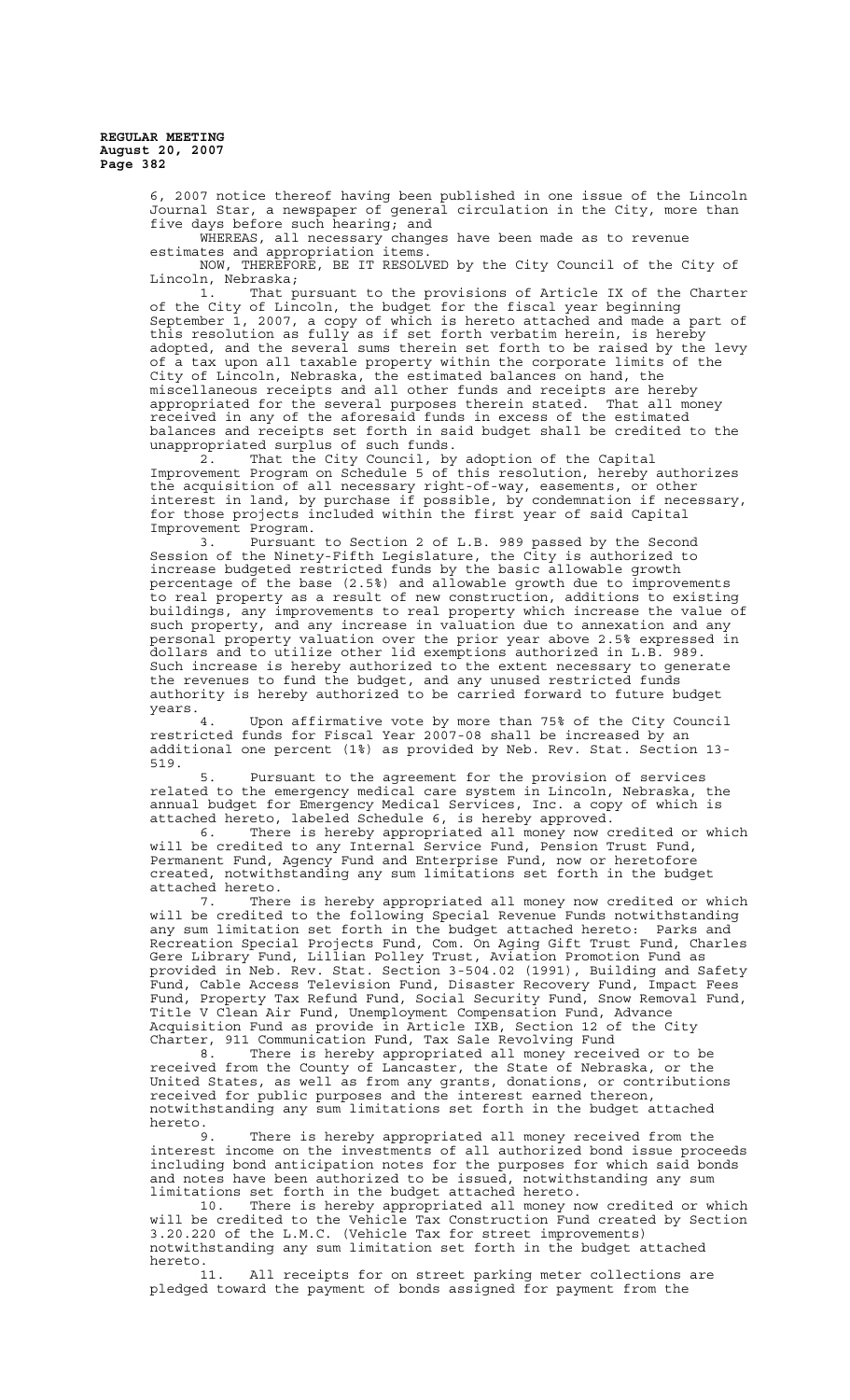Parking Revenue Fund. Parking meter receipts in excess of those required to meet provisions of the bond covenants shall be credited to the General Fund up to the amounts budgeted.

12. There is hereby appropriated all money now credited or which will be credited to the Parking Lot Revolving Fund to be used for designing, acquiring, constructing, maintaining, repairing, regulating, supervising and policing of City owned parking lots and facilities in accordance with L.M.C. Chapter 10.34 and Chapter 10.36, notwithstanding any sum limitations set forth in the budget attached hereto.

13. There is hereby appropriated to the Street Construction Fund all monies received as the City's share of the Highway Allocation Fund and the Grade Crossing Protection Fund, together with any other Federal, State, and County funds, received for street construction purposes, any reimbursements and matching funds, including Federal Road Funds, all of which monies are hereby appropriated and reappropriated for all purposes as authorized by State laws pertaining to such funds, notwithstanding any sum limitations set forth in the budget attached hereto.

14. There is hereby appropriated in the Special Assessment Revolving Fund all monies in said fund for expenditures as authorized by Article VIII of the City Charter, Section 10a and all money received to the credit of the Special Assessment Revolving Fund including bond proceeds, grants, donations, special assessment collections, and City participation deemed necessary by the City Council, notwithstanding any sum limitations set forth in the budget attached hereto.

15. There is hereby appropriated all money now credited or which will be credited to the Arbitrage Rebate Fund, notwithstanding any sum limitation set forth in the budget attached hereto.

16. There is hereby appropriated KENO proceeds for mandated payments, and 1% for administrative fees.

17. There is hereby appropriated all monies now credited or which will be credited to the Community Improvement Financing Fund and all Tax Allocation Bond Debt Service funds, notwithstanding any sum limitations set forth in the budget attached hereto.

There is hereby levied upon all taxable property within the corporate limits of the City of Lincoln, Nebraska, upon each one hundred dollars of approximate market value thereof, taxes in an amount sufficient to generate funds for the purposes and in the amounts hereinafter named, to-wit:

|                                     | Appropriated<br>Amount-90% | Total Tax As<br>Levied-100% | Per \$100<br>Market Value |
|-------------------------------------|----------------------------|-----------------------------|---------------------------|
| General                             | \$25,049,413               | \$27,832,681                | 0.17780                   |
| Library                             | \$5,691,768                | \$6,324,187                 | .04040                    |
| Social Security<br>Police           | \$1,893,499                | \$2,103,888                 | .01344                    |
| & Fire Pension<br>Bond and Interest | \$2,855,746                | \$3,173,051                 | .02027                    |
| Redemption                          | \$5,067,645                | 5,630,717                   | .03597                    |

19. There is hereby authorized the transfer to the appropriate reserve accounts of all encumbrances, including accrued payroll, for the fiscal year ending August 31, 2007, together with any monies previously so reserved.

20. All previous capital appropriations are hereby continued and reappropriated pursuant to Section 27 of Article IX of the Charter of the City of Lincoln, except the unexpended balance remaining in any fully completed project shall be credited to the unappropriated surplus in the fund from which such project was funded.

21. There is hereby designated and appropriated General Fund cash balances in an amount equal to the debt service falling due during the fiscal year for the Golf Course Revenue Bonds issued in 2001 for the purpose of providing for the payment of the principal and interest on such bonds, as they become due, if and to the extent that amounts credited to the Golf Revenue Fund are insufficient and to the extent that such General Fund cash balances are available.

22. There is hereby designated and appropriated General Fund cash balances to pay operation and maintenance expenses for solid waste management in an amount sufficient to produce net revenues equal to 110% of the annual debt service due and payable in such fiscal year on the Solid Waste Management Revenue Bonds issued in 2006 if and to the extent the net revenues in such fiscal year are less than 125% of the annual debt service due and payable in such fiscal year and to the extent that such General Fund cash balances are available.

23. Per resolution A-82134 passed by the City Council on June 9, 2003 establishing an unreserved fund balance policy for the City, the General Fund unreserved fund balance as of the last audited financial statements as of August 31, 2006 was \$26,859,063. This August 31, 2006 unreserved balance is 23.9% of the General Fund budget for 2007-08 of \$112,426,876 included in this resolution. The August 31, 2006 unreserved balance was 3.9% greater than the 20% goal for such balance set by Resolution A-82134.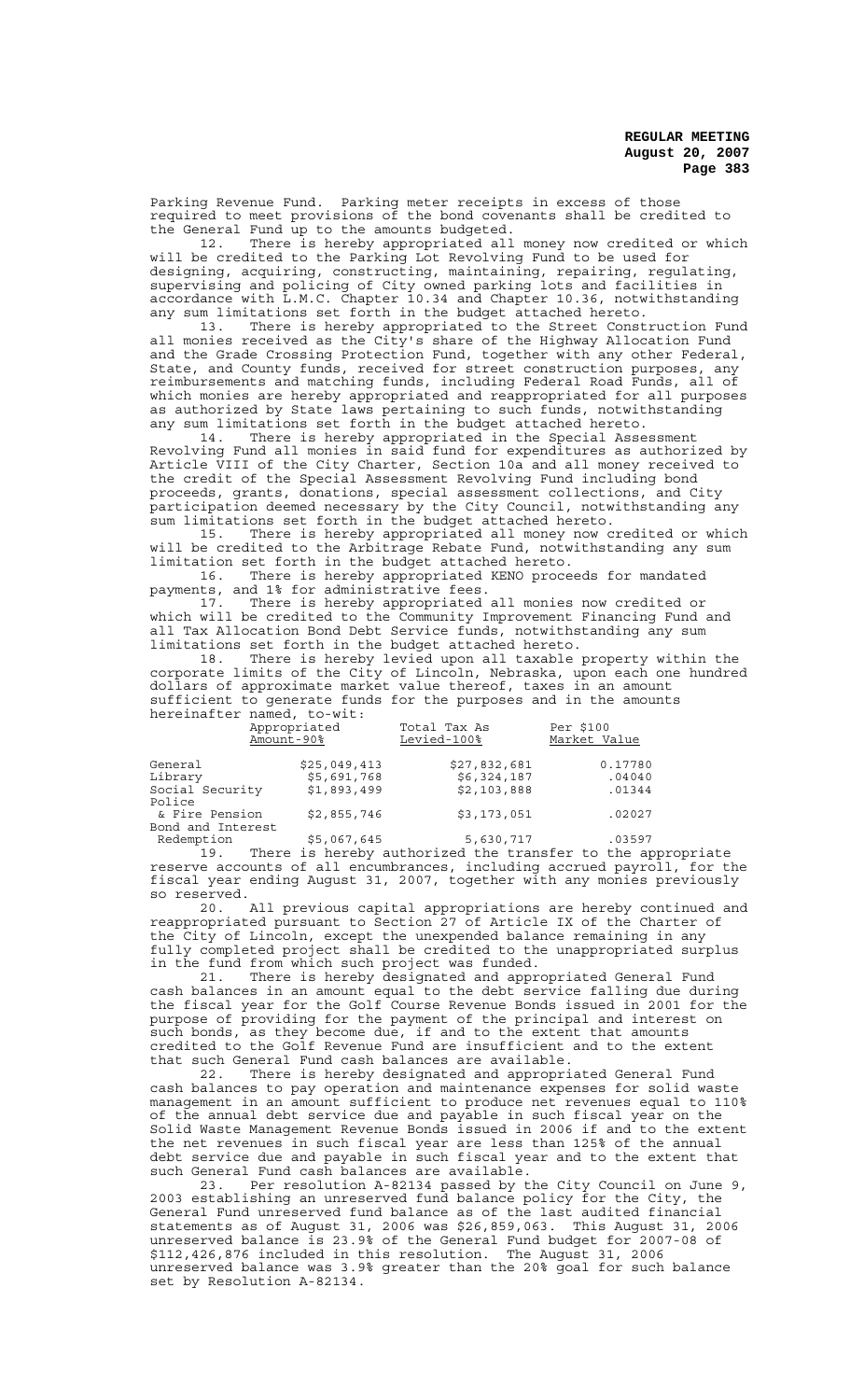> 24. The pension and FICA benefits for the 27th pay period in F.Y. 2005-06 are hereby reappropriated up to the amounts shown on Schedule 7.<br>25. That the appropriations for the following items be transferred effective August 31, 2007: ACCOUNT NUMBER DESCRIPTION AMOUNT From: 18002.5856 General Expense/City Share of Downtown Maint. \$28,500 To: 413536.6137 Urb. Dev. Street Tree Replacement CIP Proj. \$28,500 (also increases 13001.9234 U.D. CIP Transf.) From: 18001.5989 Contingency \$153,000 To: 06014.5021 Finance/911 Communications/Salaries \$127,000 (also increases 19001.9226) 13001.5021 Urban Development/Salaries \$26,000 26. That the cash for the following items be transferred effective August 31, 2007:<br>From: 10005.9220 Personnel/I<br>To: 10011.9140 Personnel/ From: 10005.9220 Personnel/Risk Mgmt./Workers Comp. Fund \$20,000 To: 10011.9140 Personnel/Risk Mgmt./Excess Self Ins. Fund \$20,000 From: 18022 Tax Sale Revolving Fund \$718,000 To: 18800 General Fund \$718,000 From: 18022 Tax Sale Revoluting Fund \$830,000<br>To: 18800 General Fund \$718,000<br>From: 78437 2002 Storm Sewer Construction Fund \$830,000<br>To: 18008 Bond Interest & Redemption Fund \$830,000 To: 18008 Bond Interest & Redemption Fund \$830,000 From: 79130 Snow Removal Fund \$89,474 To: 18800 General Fund **\$89,474** 27. That all remaining cash for the following items be transferred effective August 31, 2007 up to the following amounts:<br>From: 414107 & Library CIP Project \$213,000  $-54$ <br>414107 &<br>414108<br>409475 & Parks & Rec. CIP Project \$853,000 409476 To: Bond Interest & Redemption Fund \$1,066,000 28. That cash and appropriations up to the following amounts for the following items be transferred effective August 31, 2007: ACCOUNT NUMBER DESCRIPTION AMOUNT From: 18002.5655 General Expense/Work Study \$11,388<br>
> To: 79115.5021 P.W. & U./Watershed Mgmt. \$2,500<br>
> 02012.5022 Mayor/C., I.C. \$3,688<br>
> 02014.5021 Mayor/Uimpan Bights \$3,688 To: 79115.5021 P.W. & U./Watershed Mgmt. \$2,500 02012.5022 Mayor/C.,I.C. \$3,688 02014.5021 Mayor/Human Rights \$5,200 From: 18002.5251 General Expense/Fuel & Oil \$100,000 To: 79500.5253 StarTran Fleet/Fuel Oper. Vehicles \$33,333 (also increases 19001.9225) 04025.5251 Police/Police Garage/Fuel & Oil \$33,333 رحت کی بہت ہے۔<br>79160.5251 P.W. & U/Fleet Services/Fuel & Oil \$33,334<br>79160.5251 P.W. & U/Fleet Services/Fuel & Oil \$33,334 29. That the following unexpended appropriations are reappropriated effective August 31, 2007 up to the following amounts:<br>ACCOUNT NUMBER DESCRIPTION AMOUNT<br>18002.6069 General Expense/Data Processing Equipment \$28,460<br>06021.6069 Information Services/Data Processing Equipment 06021.5874 Information Services/Data Processing Equipment \$28,460<br>
> 06021.5874 Information Services/Software Maintenance \$11,266<br>
> 18002.5878 General Expense/Problem Resolution Team \$17,220<br>
> 18002.5621 General Expense/Misc. 18002.5878 General Expense/Problem Resolution Team \$17,220 18002.5621 General Expense/Misc. Contractual \$1,500 01001.5989 City Council/Misc. Other Serv. & Charges \$12,563<br>18002.5856 General Expense/City Share of Downtown Maintenance \$29,351<br>18002.5659 General Expense/Peoplesoft Financial System \$85,600<br>18002.6024 General Expense/Ci 06065.6076 Finance/Radio Shop/Misc. Equipment \$23,740 06065.6085 Finance/Radio Shop/Radio Equipment \$97,083 09250.9246 Parks/KENO/Unprogrammed KENO Appropriations \$26.10<br>
> 09250.5621 Parks/KENO/Misc.Contractual \$49,429<br>
> 0402B.6085 Police/Admin.Sup./Radio Equip. \$90,000<br>
> 0402B.6085 Police/Admin.Sup./Radio Equip. \$90,000<br>
> 0402B.606 12111.5926 Health/CHS Admin./Rent of Software \$168,965<br>
> 18002.5998 General Expense/Witness Fees \$18,000<br>
> 18002.5970 General Expense/Court & Litigation \$42,011<br>
> 18002.5642 General Expense/Legal Services \$100,438<br>
> 17004.563 30. That unencumbered appropriations and cash (where necessary)

from the budget for the fiscal year beginning September 1, 2006 be transferred and reappropriated up to the following amounts effective August 31, 2007:

| From: | 0403B.5021 | Police/Operations/Salaries                             | \$384,300 |
|-------|------------|--------------------------------------------------------|-----------|
| To:   | 02017.5021 | Mayor/Affirmative Action/Salaries                      | \$14,000  |
|       | 02013.5021 | Mayor/Women=s Com./Salaries                            | \$8,000   |
|       | 02001.5021 | Mayor/Mayor=s Office/Salaries                          | \$31,000  |
|       | 18002.6144 | General Expense/Spec. Assessments/Sidewalk             | \$300,000 |
|       |            | (Special Assessment Dist. approved by City Council)    |           |
|       | 03001.5653 | Law/Temporary Help                                     | \$5,000   |
|       | 09029.5452 | Parks/Recreation/Centers/Child Care Licensing \$26,300 |           |
| From: | 06001.5021 | Finance/Admin./Salaries                                | \$40,000  |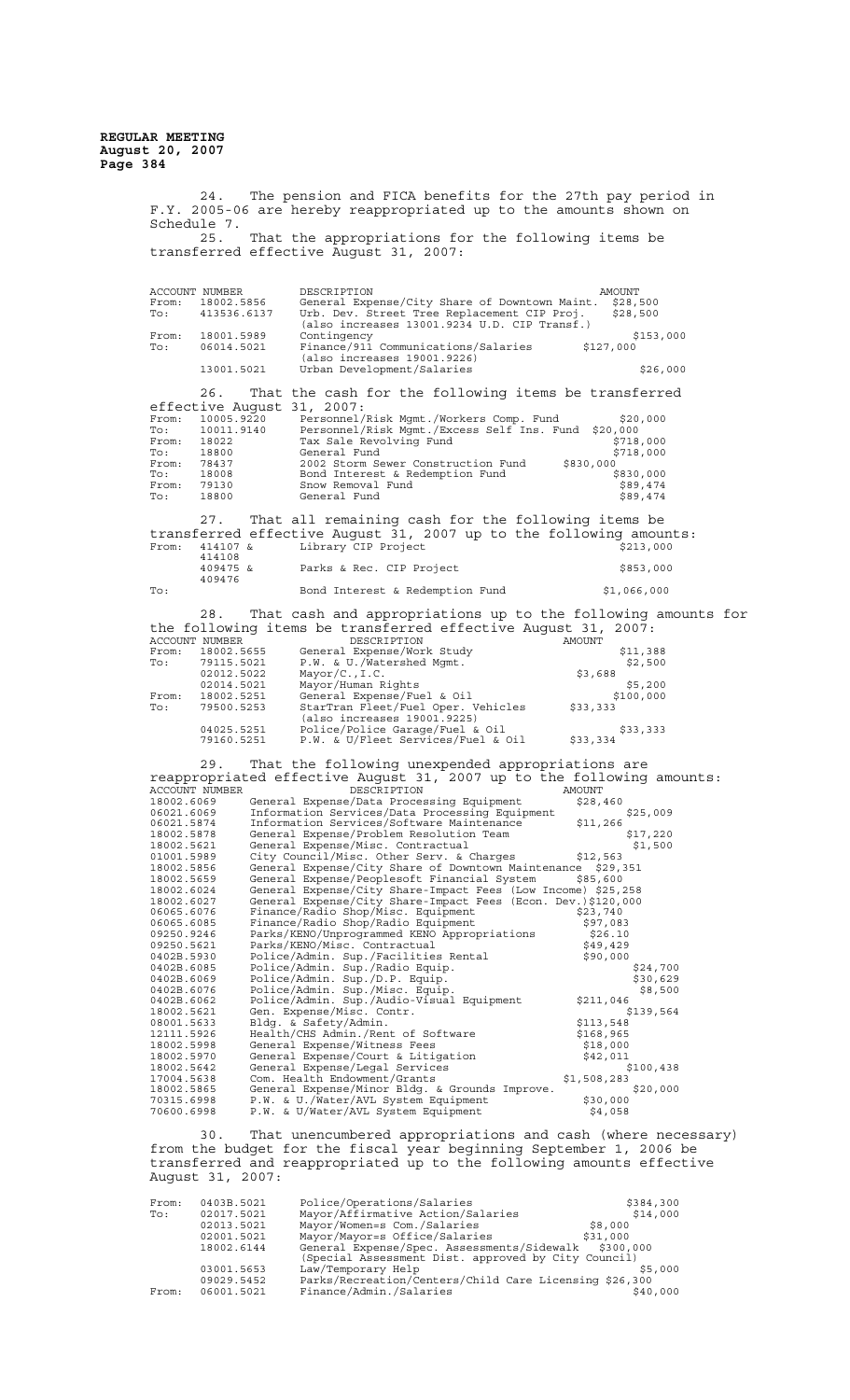To: 006014.5021 Finance/911 Com. /Salaries \$40,000

31. There is hereby appropriated to each departmental operating budget 100% of the unencumbered operating appropriations as shown in the final Appropriation Status Report as of August 31, 2007 up to the amount shown below:

| <b>FUND</b>    | AMOUNT                                                   |
|----------------|----------------------------------------------------------|
| General        | \$1,900,000                                              |
| Health         | \$50,000                                                 |
| Animal Control | \$16,000                                                 |
| StarTran       | \$100,000                                                |
| Library        | \$250,000                                                |
| Aqinq          | \$75,000                                                 |
|                | dition, any reimbursements received from FEMA related to |

In addition, any reimbursements received from FEMA related to expenses incurred for the Hallam tornado clean up are hereby reappropriated to the respective department budgets.

32. That 2006-07 Parks CIP Project #5 B Com. Rec. Space w/ Schools B Schematic Design be revised to add the wording "and Site Improvements" to the description of the project.

33. There is hereby attached and made a part hereof a listing of all funds of the City of Lincoln which are hereby confirmed and approved.

Introduced by Jonathan Cook FINAL VOTE: AYES: Camp, Cook, Emery, Eschliman, Marvin, Spatz, Svoboda; NAYS: None.

APPROVING A NEW SCHEDULE FOR WATER USE CHARGES AND APPROVING THE ISSUANCE OF ADDITIONAL REVENUE BONDS FOR THE CAPITAL IMPROVEMENTS PROGRAM FISCAL YEAR 2007-2008 THROUGH FISCAL YEAR 2012-2013 - CLERK read the following

resolution, introduced by Ken Svoboda, who moved its adoption: A-84484 MHEREAS, the City Council of Lincoln, Nebraska, is authorized under Section 17.22.010 of the Lincoln Municipal Code to establish water

use charges for all customers of the Lincoln Water System. WHEREAS, Both the Mayor's Advisory Committees, Streets, Roads and Trails (SRT) and the Mayor's Infrastructure Finance Committee (MIFC) support the water rate increases proposed by the City's Public Works & Utilities Department over the next 10 years, to help finance the infrastructure needs identified in the City's Capital Improvement Program. The current projections acknowledge the need for approval of a 7% increase for Fiscal Year 2007-08; a 5% increase for Fiscal Year 2008-09; and a 4% increase for Fiscal Year 2009-10.

WHEREAS, Lincoln's water infrastructure is a necessary component and is required under city charter to be provided to all areas served within the city limits.

And WHEREAS, Lincoln's water rates have historically remained low, and even with the proposed rate increases will continue this tradition of competitive rates within the region and nationally.

NOW, THEREFORE, BE IT RESOLVED by the City Council of the City of Lincoln. Nebraska: Nebraska:

Effective with the billing cycle commencing on November 15, 2007, and ending January 15, 2008, the following schedule of water use charges is hereby established and adopted:

#### SCHEDULE A

The following rate schedule shall apply to all residential property. "Residential Property" shall be defined as property consisting of dwelling units. If there is more than one use per master meter on any one property including the residential use, the schedule to be used will be determined as residential, if the residential portion is 50 percent or more of the area of the building.

113.0 cents per 100 cubic feet for the first 800 cubic feet of water used per dwelling unit each month. 159.0 cents per 100 cubic feet for the next 1500 cubic feet of water used per dwelling unit each month. 248.0 cents per 100 cubic feet for all additional water used each month. The monthly Service Charge shall be hereinafter provided.

SCHEDULE B

The following rate schedule shall apply for the current calendar year to all non-residential property that used less than 12,000,000 cubic feet of water in the previous calendar year: 113.0 cents per 100 cubic feet for the first 8000 cubic feet of water used per month. 159.0 cents per 100 cubic feet for all additional water used

each month. The minimum monthly Service Charge shall be as hereinafter provided.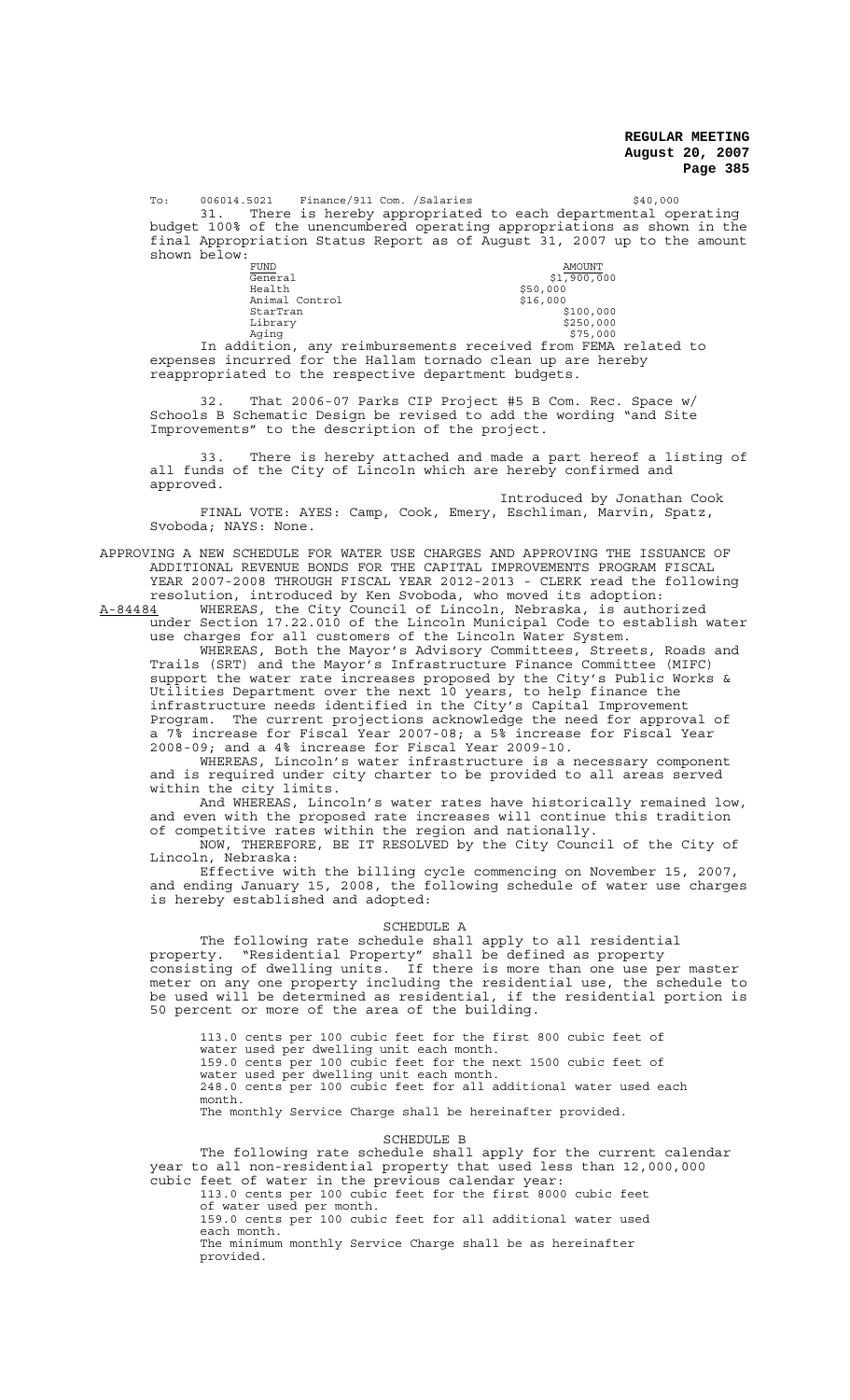## SCHEDULE C

The following rate schedule shall apply for the current year to all non-residential property that used more than 12,000,000 cubic feet of water in the previous calendar year. On a calendar year basis, a "base usage" of each high user customer will be determined. The base usage is an average of the water usage of each high user customer for the previous three (3) calendar years.

The following fees would apply: 107.0 cents per 100 cubic feet for water usage less than base to 5% above base. 111.0 cents per 100 cubic feet for water usage 5% - 15% above base. 115.0 cents per 100 cubic feet for water usage 15% - 25% above base. 120.0 cents per 100 cubic feet for water usage for all water usage over 25% above base. The minimum monthly Service Charge shall be as hereinafter provided.

SCHEDULE D - PROVISIONS APPLICABLE -

TO ALL TYPES OF WATER SERVICE Service Charge. There shall be a Service Charge per month to each property using the Lincoln Water System, determined by the number and size of the water meter, or meters, serving such property, to-wit: SERVICE CHARGE FOR

| WATER METER SIZE |   | WATER METER |
|------------------|---|-------------|
| $5/8$ inch       | Ŝ | 2.95        |
| $3/4$ inch       |   | 2.95        |
| 1 inch           |   | 2.95        |
| $1-1/2$ inch     |   | 5.90        |
| 2 inch           |   | 11.80       |
| 3 inch           |   | 26.55       |
| 4 inch           |   | 47.20       |
| 6 inch           |   | 106.15      |
| 8 inch           |   | 188.75      |
| 10 inch          |   | 294.90      |

The Service Charge for a multiple dwelling unit or mobile home shall be at least \$1.81 per dwelling unit or mobile home hookup space per month. In those instances where fire protection considerations dictate that a water meter larger than 1-inch service a single-family dwelling unit located on a single lot, the monthly service charge shall be \$2.95 per dwelling unit. A dwelling unit shall, for the purpose of this schedule, be defined as a room or rooms in which kitchen facilities are provided, located in the building or structure used by a facility or household as a home or residence of the family or household.

### WATER RATES TO CUSTOMERS OUTSIDE

THE CITY LIMITS Customers located outside the City Limits of Lincoln and served by the water system of the City of Lincoln shall pay no less than the water rates charged to customers within the City Limits of Lincoln for water furnished them by the water system of the City of Lincoln. BE IT FURTHER RESOLVED that Resolution No. A-83988, adopted by the

City Council on August 21, 2006, is hereby superseded. Introduced by Ken Svoboda

Seconded by Camp & carried by the following vote: AYES: Camp, Emery, Eschliman, Marvin, Spatz, Svoboda; NAYS: Cook.

APPROVING A NEW SCHEDULE FOR WASTEWATER USE CHARGES AND APPROVING THE ISSUANCE OF ADDITIONAL REVENUE BONDS FOR THE CAPITAL IMPROVEMENTS PROGRAM FISCAL YEAR 2007-2008 THROUGH FISCAL YEAR 2012-2013 - CLERK read the following resolution, introduced by Ken Svoboda, who moved its adoption:

A-84485 WHEREAS, the City Council of Lincoln, Nebraska, is authorized under Sections 17.60.020 and 17.60.030 of the Lincoln Municipal Code to establish wastewater charges for all customers of the Lincoln Wastewater System.

WHEREAS, Both the Mayor's Advisory Committees, Streets, Roads and Trails (SRT) and the Mayor's Infrastructure Finance Committee (MIFC) support the wastewater rate increases proposed by the City's Public Works & Utilities Department over the next 10 years, to help finance the infrastructure needs identified in the City's Capital Improvement Program. The current projections acknowledge the need for approval of a 9% increase for Fiscal Year 2007-08; a 6% increase for Fiscal Year 2008- 09; and a 5% increase for Fiscal Year 2009-10.

WHEREAS, Lincoln's wastewater infrastructure is a necessary component and is required under city charter to be provided to all areas served within the city limits.

And WHEREAS, Lincoln's wastewater rates have historically remained low, and even with the proposed rate increases will continue this tradition of competitive rates within the region and nationally.

NOW, THEREFORE, BE IT RESOLVED by the City Council of the City of Lincoln, Nebraska: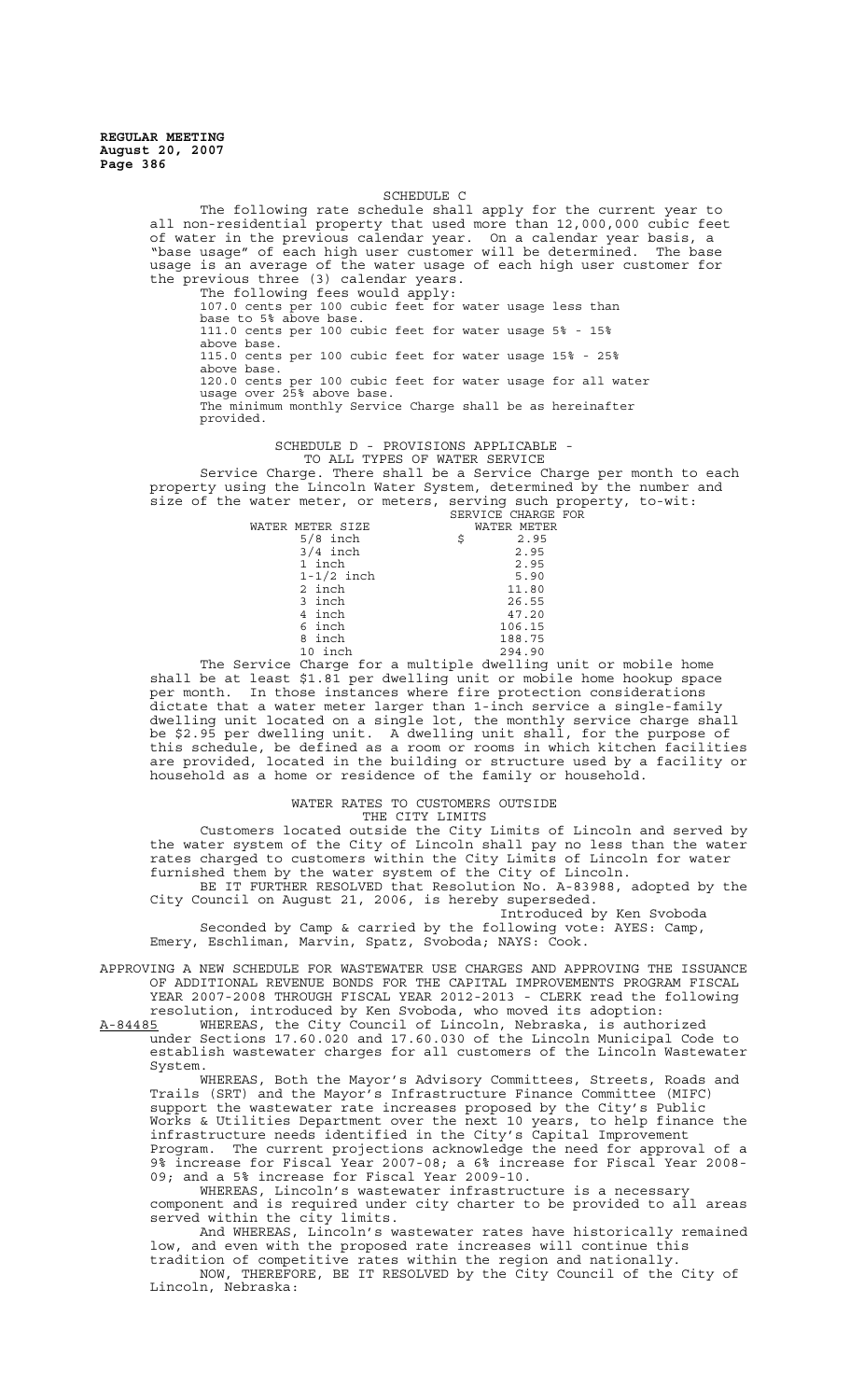Effective with the billing cycle commencing on November 15, 2007, the following schedule of wastewater use charges is hereby established and adopted:

### BASIC WASTEWATER USE CHARGE

(a) The basic wastewater use unit charge is hereby established as 157.5 cents.

(b) For any given residential property, the basic wastewater use charge for each billing cycle shall be determined by multiplying for each such cycle the total amount of water, in hundreds of cubic feet, metered for said property during a billing cycle chosen by the Director from the most recent past winter, by the basic wastewater use unit charge.

In the case of change of occupancy of residential property, if the Director reasonably determines that to compute the basic wastewater use charge for a given billing cycle upon the amount of water used by such property during such winter billing cycle would be inequitable either to the City or to the user, he shall use the average amount of water used by like users during such winter billing cycle to compute such charge.

(c) For any non-residential property, the basic wastewater use charge for a given billing cycle shall be determined by multiplying for each cycle the amount of water or wastewater, in hundreds of cubic feet, measured for said property during such cycle, by the basic wastewater use unit charge.

(d) Non-residential users shall be given credit, at the same rate, for water not discharged into the sanitary sewers provided such water is separately metered with the approval of the Public Utilities Department and at the customer's expense.

(e) Where a wastewater flow meter or other wastewater measuring device is required or permitted by the Director and is used to measure the volume of wastewater discharged into the Lincoln Wastewater System, such wastewater use charge shall be computed theron at the basic wastewater use unit charge.

#### SERVICE CHARGE

Regardless of whether a wastewater meter is used, there shall be a service charge per month to each property using the Lincoln Wastewater System, determined by the number and size of the water meters serving such property, to-wit:

| WATER METER SIZE | SERVICE CHARGE |        |
|------------------|----------------|--------|
| $5/8$ inch       | \$             | 1.31   |
| $3/4$ inch       |                | 1.31   |
| 1 inch           |                | 1.31   |
| $1-1/2$ inch     |                | 2.62   |
| 2 inch           |                | 5.24   |
| 3 inch           |                | 11.79  |
| 4 inch           |                | 20.96  |
| 6 inch           |                | 47.17  |
| 8 inch           |                | 83.85  |
| 10 inch          |                | 131.02 |

The minimum service charge for a multiple dwelling unit or a mobile home shall be at least \$0.78 per dwelling unit or mobile home hookup space per month. In those instances where fire protection considerations dictate that a water meter larger than 1-inch service a single-family dwelling unit located on a single lot, the monthly service charge shall be \$1.31 per dwelling unit.

#### WASTEWATER RATES TO CUSTOMERS OUTSIDE THE CITY LIMITS

Customers located outside the City Limits of Lincoln and served by the Lincoln Wastewater System shall pay no less than the Wastewater rates charged to customers within the City Limits of Lincoln for service furnished them by the Lincoln Wastewater System.

BE IT FURTHER RESOLVED that Resolution No. A-83987, adopted by the City Council on August 21, 2006 is hereby superseded. Introduced by Ken Svoboda

Seconded by Camp & carried by the following vote: AYES: Camp, Emery, Eschliman, Marvin, Spatz, Svoboda; NAYS: Cook.

AMENDING THE LINCOLN LANCASTER COUNTY AIR POLLUTION CONTROL PROGRAM REGULATIONS AND STANDARDS BY AMENDING ARTICLE 1, SECTION 6, TO INCREASE THE FEES FOR ASBESTOS PROJECT NOTIFICATIONS AND BY AMENDING ARTICLE 2, SECTION 30, TO INCREASE THE CHARGE FOR ENGINEERING REVIEWS OF AIR POLLUTION CONTROL CONSTRUCTION PERMITS - CLERK read the following resolution, introduced by Ken Svoboda, who moved its adoption:

A-84486 A RESOLUTION amending the Lincoln-Lancaster County Air Pollution Control Program.

WHEREAS, the City of Lincoln and County of Lancaster entered into an Interlocal Agreement by Resolution No. A-75819 dated November 15, 1993, which adopted the Lincoln-Lancaster County Air Pollution Program;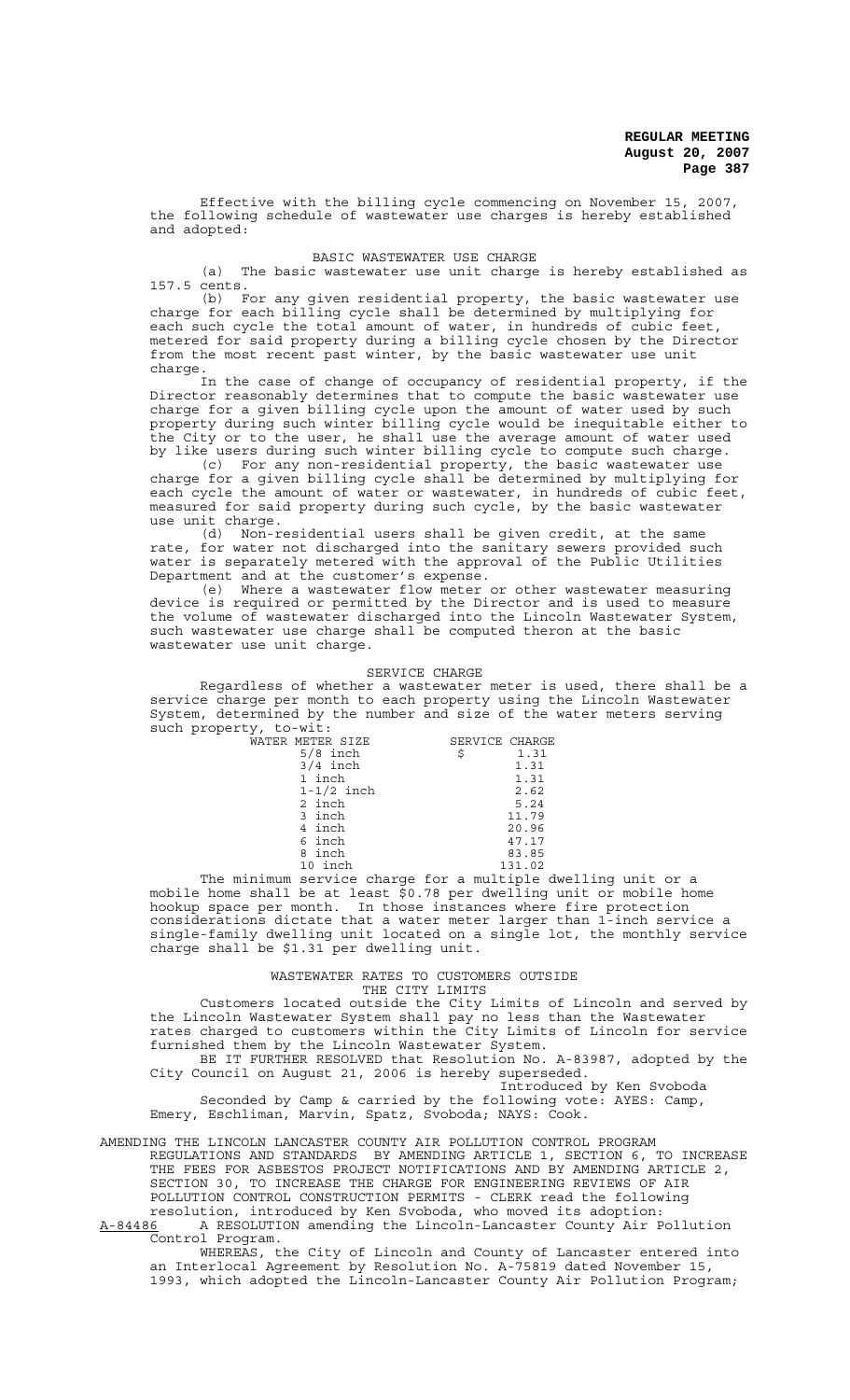and WHEREAS, the Lincoln-Lancaster County Health Department has proposed changes to the Air Pollution Program to amend Article 1, .<br>Section 6, to increase the fees for asbestos project notification, and to amend Article 2, Section 30, to increase the charge for engineering reviews of air pollution control construction permits. NOW, THEREFORE, BE IT RESOLVED by the City Council of the City of Lincoln, Nebraska:<br>1. That t That the Amendments to the Lincoln-Lancaster County Air Control Program Regulations and Standards as set out above which are attached hereto marked as Attachment "A" are hereby approved.<br>2. The City Clerk is directed to send a copy of this The City Clerk is directed to send a copy of this Resolution along with the attached Amendments (Attachment "A") to Susan Starcher of the Lancaster County Clerk's Office, for filing with the County. Introduced by Ken Svoboda Seconded by Camp & carried by the following vote: AYES: Camp, Cook, Emery, Eschliman, Marvin, Spatz, Svoboda; NAYS: None. AMENDING THE LINCOLN LANCASTER COUNTY AIR POLLUTION CONTROL PROGRAM REGULATIONS AND STANDARDS TO INCREASE THE FEES FOR SPECIAL WASTE PERMITS - CLERK read the following resolution, introduced by Ken Svoboda, who moved its adoption: A-84487 WHEREAS, the City Council adopted Resolution No. A-84015 on September 11, 2006, and is authorized under Chapter 8.32 of the Lincoln Municipal Code to establish and revise fees and minimum quantities for the issuance of Special Waste Permits; and WHEREAS, the Health Director has re-evaluated the estimated costs and available resources to administer, operate and enforce the Special Waste Disposal provision of Chapter 8.32, and has determined that certain revisions are appropriate. NOW, THEREFORE, BE IT RESOLVED by the City Council of the City of Lincoln, Nebraska: Commencing on the effective date of this resolution, the following schedule of annual permit fees, special fees, and minimum quantities is hereby established: A. Group 1: Wastes That May contain Free Liquids 1. Cooking oil and grease. Any quantity going to the Theresa Street Wastewater Treatment Plant Dump Station requires a permit, which permit may be issued as a blanket permit covering multiple disposals as provided on the permit. Annual Permit Fees: None. Waste in excess of one gallon per month or one pound per load disposed at a waste disposal site other than the Theresa Street Wastewater Treatment Plant Dump Station requires a Special Waste Permit. Annual permit fee: \$150.00 \$160.00.<br>2. Cooking grease trap waste. Any quantity requires a permit. Disposal at the Theresa Street Wastewater Treatment Plant Dump Station. Annual permit fee: None. For all other disposal sites. Annual permit fee: \$150.00 \$160.00. 3. Mud or sand from sumps or traps. Any quantity requires a permit. Disposal at the Theresa Street Wastewater Treatment Plant Dump Station. Annual permit fee: None. For all other disposal sites. Annual permit fee: \$150.00 \$160.00.<br>4. Septic tank waste. Any quantity requires a permit. Disposal at the Theresa Street Wastewater Treatment Plan Dump Station - Annual permit fee: None. For all other disposal sites - Annual permit fee: \$150.00 \$160.00. 5. Chemicals and waste from portable or chemical toilets. Any quantity requires a permit. Disposal at the Theresa Street Wastewater Treatment Plant Dump Station - Annual permit fee: None. For all other disposal sites - Annual permit fee: \$150.00 \$160.00. 6. Sewage or other organic residues or sludges. Any quantity requires a permit. Disposal at the Theresa Street Wastewater Treatment Plan Dump Station - Annual permit fee: None. For all other disposal sites - Annual permit fees: \$150.00 \$160.00. 7. Sludges containing a liquid concentration of 80% or more by weight or material producing free liquids in a Standard Paint Filter Test. Any quantity requires a permit. Disposal at the Theresa Street Wastewater Treatment Plant Dump Station - Annual permit fee: None. For all other disposal sites - Annual permit fee: \$150.00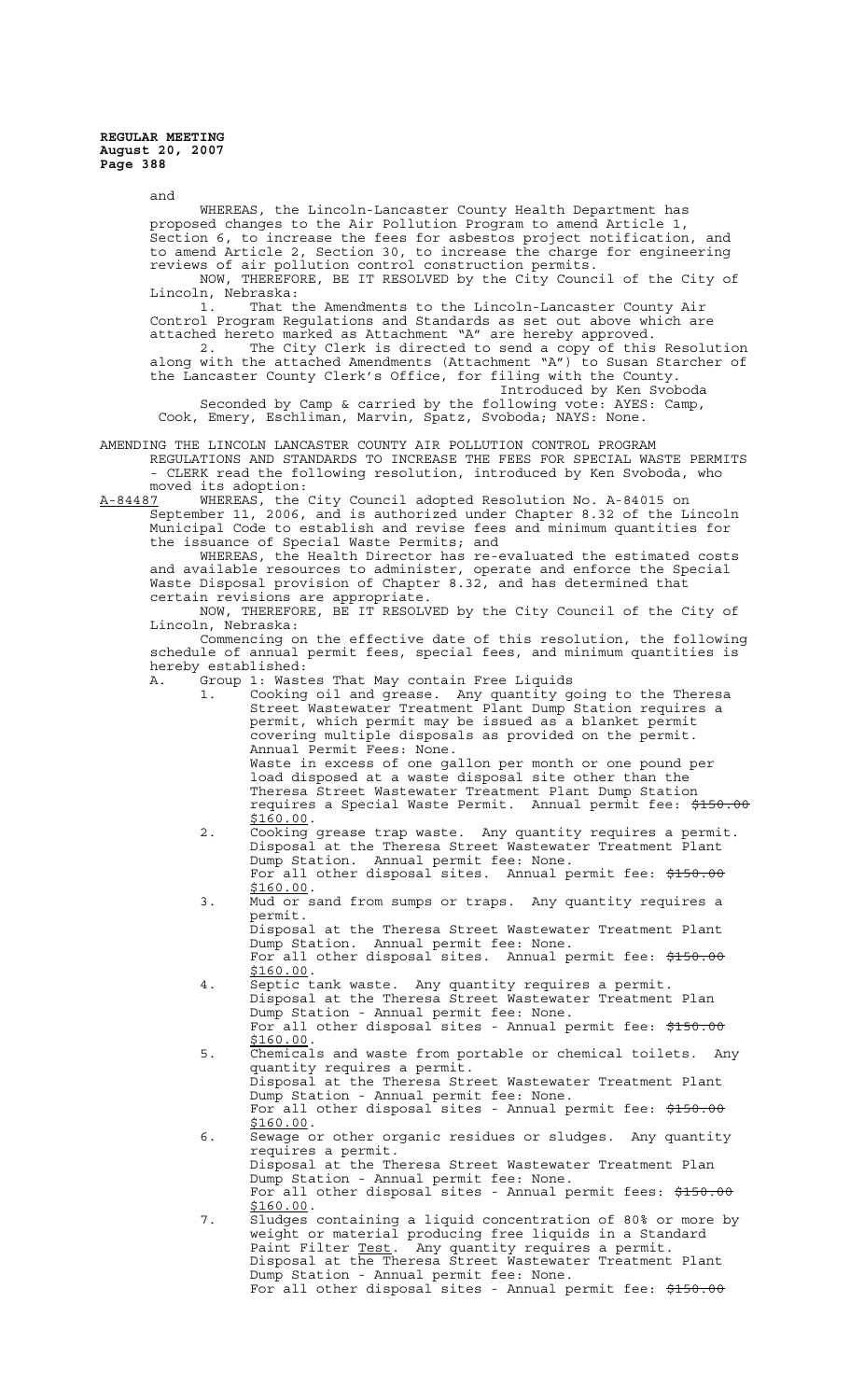\$160.00.

- Group II: Petroleum-based Wastes
	- 8. Petroleum type grease trap waste. Any quantity requires a permit. Annual permit fee: \$250.00 \$265.00.
	- 9. Sludges from petroleum tanks. Any quantity requires a
	- permit Annual permit fee: \$<del>250.00</del> \$265.00.
	- 10. a. Used oil filters. Any quantity requires an annual permit - Annual permit fees:

Less than 220 pounds per month -  $\frac{1}{550.00}$  \$55.00.

- 220 pounds or more a month \$250.00 \$265.00. b. Petroleum contaminated soil and granular absorbents. Permitted Quantity: 220 pounds per month or more - Annual permit fee: \$250.00 \$265.00.
- c. Petroleum contaminated refuse or other materials except oil filters, soil and granular absorbents. Any quantity requires a permit - Annual permit fee: Quantities up to 220 pounds per month - \$50.00 \$55.00.
- Quantities 220 pounds or more per month \$250.00 \$265.00. 11. Petroleum contaminated water. Permitted quantity: 55 Quantities 220 pounds or more per month -  $$250.00$   $$265.00$ .<br>Petroleum contaminated water. Permitted quantity: 55<br>gallons per month or more - Annual permit fee:  $$250.00$ \$265.00.
- 12. Oil, lubricants, hydraulic fluids, fuels, and other petroleum products. Any quantity requires a permit. Permit issued only for incineration in a used oil burning heating unit - Annual permit fee; \$20.00 \$25.00.
- Group III: Empty Containers
	- 13. Pressurized containers or containers that may explode upon crushing. Empty containers meeting criteria for safe disposal at the City of Lincoln's Sanitary Landfill adopted according to §8.32.070 will not require a permit. For all other disposal sites: any quantity requires a permit - Annual Permit fee: \$150.00 \$160.00.
	- 14. Containers over five gallons in size. Empty containers meeting criteria for safe disposal at the City of Lincoln's Sanitary Landfill adopted according to §8.32.070 will not require a permit.

For all other disposal sites: Any quantity requires a permit - Annual Permit fee: \$150.00 \$160.00.<br>15. Empty containers labeled "DANGER" or which once contained

- hazardous material. Empty containers meeting criteria for safe disposal at the City of Lincoln's Sanitary Landfill adopted according to §8.32.070 will not require a permit. For all other disposal sites: Any quantity requires a permit - Annual permit fee:  $\frac{2150.00}{100.00}$ .
- 16. Fuel tanks. Empty containers meeting criteria for safe disposal at the City of Lincoln's Sanitary Landfill adopted according to §8.32.070 will not require a permit. For all other disposal sites - Any quantity requires a permit - Annual permit fee: \$150.00 \$160.00.<br>Group IV: Solvents, Absorbents, Filters, and Residues

- 17. Solvents, degreasers, strippers, thinners, and related products. Any quantity requires a permit. Annual permit fee: <del>\$150.00</del> \$<u>160.00</u>.<br>18. Refuse containing solvents, degreasers, strippers, or
- thinners. Any quantity requires a permit Annual permit fee: <del>\$150.00</del> \$160.00. The set of the state: the fee: \$150.00 \$160.00. The state or sludges. Minimum
- quantities: twenty-five gallons or 43 pounds per month -<br>Annual permit fee: \$250.00 \$265.00.
- Annual permit fee: \$250.00 \$265.00.<br>20. Paint dry waste, filters, and paint contaminated material. Minimum quantities: 43 pounds per month - Annual permit fee: \$<del>250.00</del> \$265.00.
- 21. Fly ash. Minimum quantities: 43 pounds per month Annual permit fee: \$<del>250.00</del> \$265.00.
- 22. Bottom ash. Minimum quantities: 43 pounds per month Annual permit fee: \$250.00 \$265.00.

Group V: Hazardous or Toxic Chemicals or Chemical Products<br>23. Antifreeze or treatment chemicals for boilers.

- 23. Antifreeze or treatment chemicals for boilers, heat exchangers, cooling towers, and similar uses. Minimum quantities: Five gallons or more per day - Annual permit fee: \$150.00 \$160.00.<br>24. Chemicals labeled WARNING for toxics and pesticides: Minimum
- quantities: One pint or one pound per load or more Annual permit fee: \$<del>250.00</del> \$265.00.<br>25. Pharmaceutical products. Minimum quantities: More than five
- gallons or 43 pounds <u>per month</u> Annual permit fee: \$<del>250.00</del> \$265.00.
- 26. Adhesives, sealants, coatings or catalysts. Minimum quantities: More than five gallons or 43 pounds per month -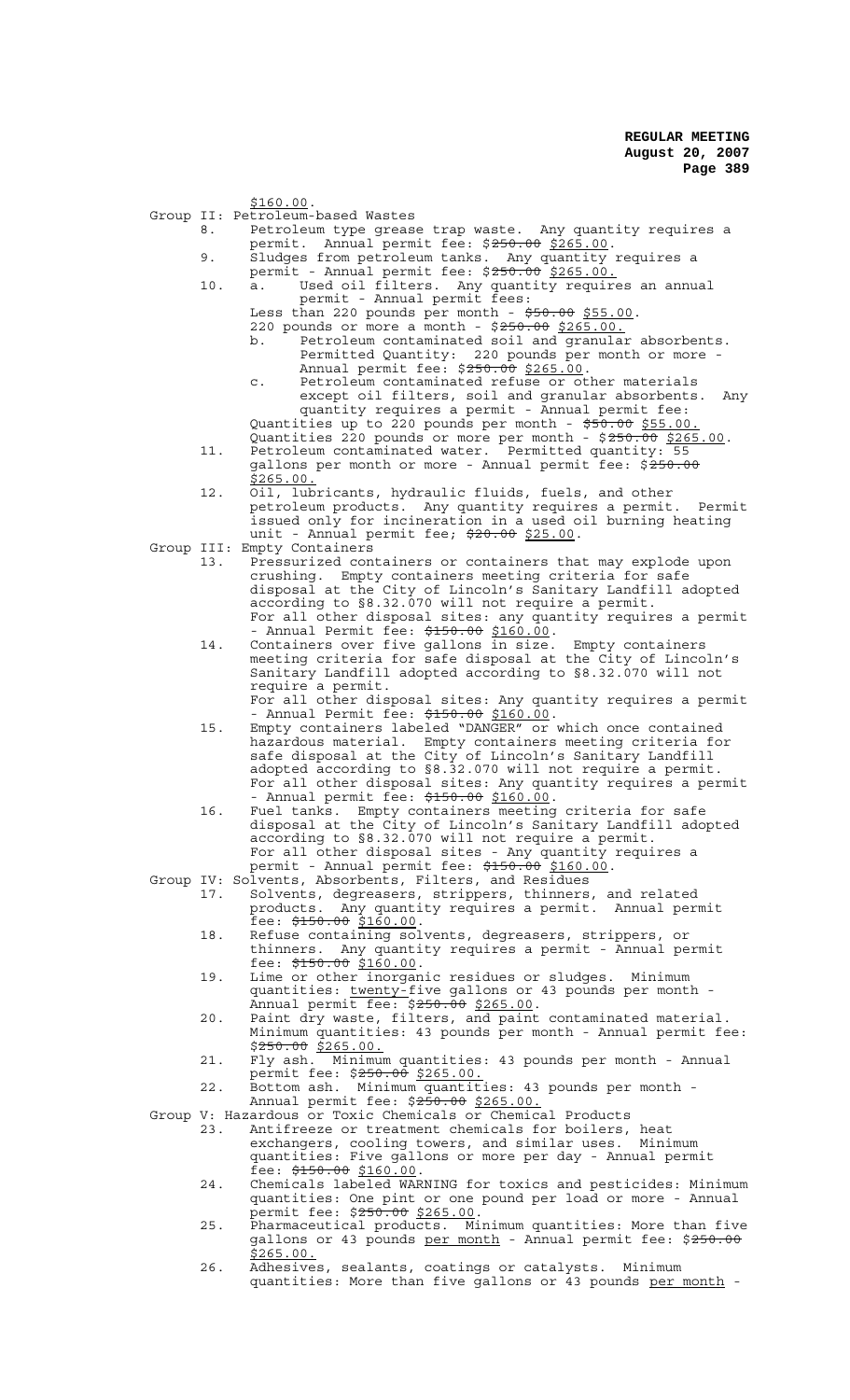- Annual permit fee: \$250.00 \$265.00. 27. Material containing between 25 and 100 percent of the maximum concentration of any Toxic Characteristic Leaching Procedure (TCLP) listed chemical as referenced in 30 CFR 261.24, Table 1 or that exceeds a concentration of 0.3 mg/kg of nickel. Minimum quantities: More than five gallons or 43 pounds per month - annual permit fee; \$250.00 \$265.00. 28. Hazardous or potentially hazardous waste or chemicals
	- labeled "DANGER." Any quantity requires a permit - Annual permit fee: \$250.00  $$265.00.$
- Group VI: Miscellaneous<br>29. Treated or
	- Treated or untreated infectious waste from hospitals. Any quantity requires a permit - Annual permit fee: \$250.00 \$265.00.
	- 30. Treated or untreated infectious waste from other than hospitals. Any quantity requires a permit - Annual permit fee: \$20.00 \$25.00.
	- 31. Waste containing or likely to contain polychlorinated biphenyls (PCB). Any quantity requires a permit - Annual permit fee: \$150.00 \$160.00.
	- 32. Waste containing asbestos. Wastes from National Emission Standards of Hazardous Air Pollutants (NESHAP) and Nebraska Department of Health (NDOH) permitted removal projects in Lincoln and Lancaster County do not require a Special Waste Permit.
		- All other asbestos waste material in any quantity requires a permit - Annual permit fee: \$50.00 \$55.00.
	- 33. Material other than asbestos that could create a health hazard if airborne. Any quantity requires a permit - Annual permit fee: \$150.00 \$160.00.
	- 34. Wood that has been treated with hazardous or toxic chemicals. Quantities more than 43 pounds per month - Annual permit fee: \$50.00 \$55.00.
	- 35. Any other solid waste which, because of its physical, chemical or biological characteristics, requires special handling, treatment or disposal methodologies in order to protect public health, safety, and the environment. Any quantity requires a permit - Annual permit fee: \$150.00 \$160.00.
- F. General
	- 1. If the Health Department identifies a new special waste stream due to process changes or otherwise, such special waste stream shall require an additional application, permit, and permit fee even if the special waste generator has an existing permit for a separate waste stream, including an existing permit for the same waste or waste category.
	- 2. New industries, commercial operations, or home occupations disposing special wastes shall file a completed inventory/permit application with the Lincoln-Lancaster county Health Department within six months.
	- 3. Inventory/permit applications from existing special waste generators must be filed within 60 days of notification by the Health Director. If, after notice has been sent, an inventory/permit application is received by the Lincoln-Lancaster County Health Department after 60 days or if the application is postmarked after the 60-day period, the resulting permit, if issued, will be assessed an additional  $\frac{40.00}{540.00}$  \$50.00.

BE IT FURTHER RESOLVED that City Council Resolution No. A-84015 shall be superseded by the terms of this resolution.

Introduced by Ken Svoboda Seconded by Camp & carried by the following vote: AYES: Camp, Cook, Emery, Eschliman, Marvin, Spatz, Svoboda; NAYS: None.

APPLICATION OF HAMILTON COLLEGE - LINCOLN TO USE THE PUBLIC RIGHT-OF-WAY TO INSTALL AN OVERHEAD FIBER OPTIC LINE ACROSS THE ALLEY BETWEEN PROPERTIES AT 1821 K STREET AND 1800 J STREET - CLERK read the following

resolution, introduced by Ken Svoboda, who moved its adoption: A-84488 MHEREAS, Hamilton College - Lincoln has submitted an application pursuant to Chapter 14.54 of the Lincoln Municipal Code to use a portion of the public right-of-way in the alley between J and K Streets from 18th to 20th Streets for installation of an overhead fiber optic line; and

WHEREAS, said application has been reviewed by the Public Works Department which has recommended approval of said application. NOW, THEREFORE, BE IT RESOLVED by the City Council of the City of Lincoln, Nebraska:

That the application of the Hamilton College - Lincoln,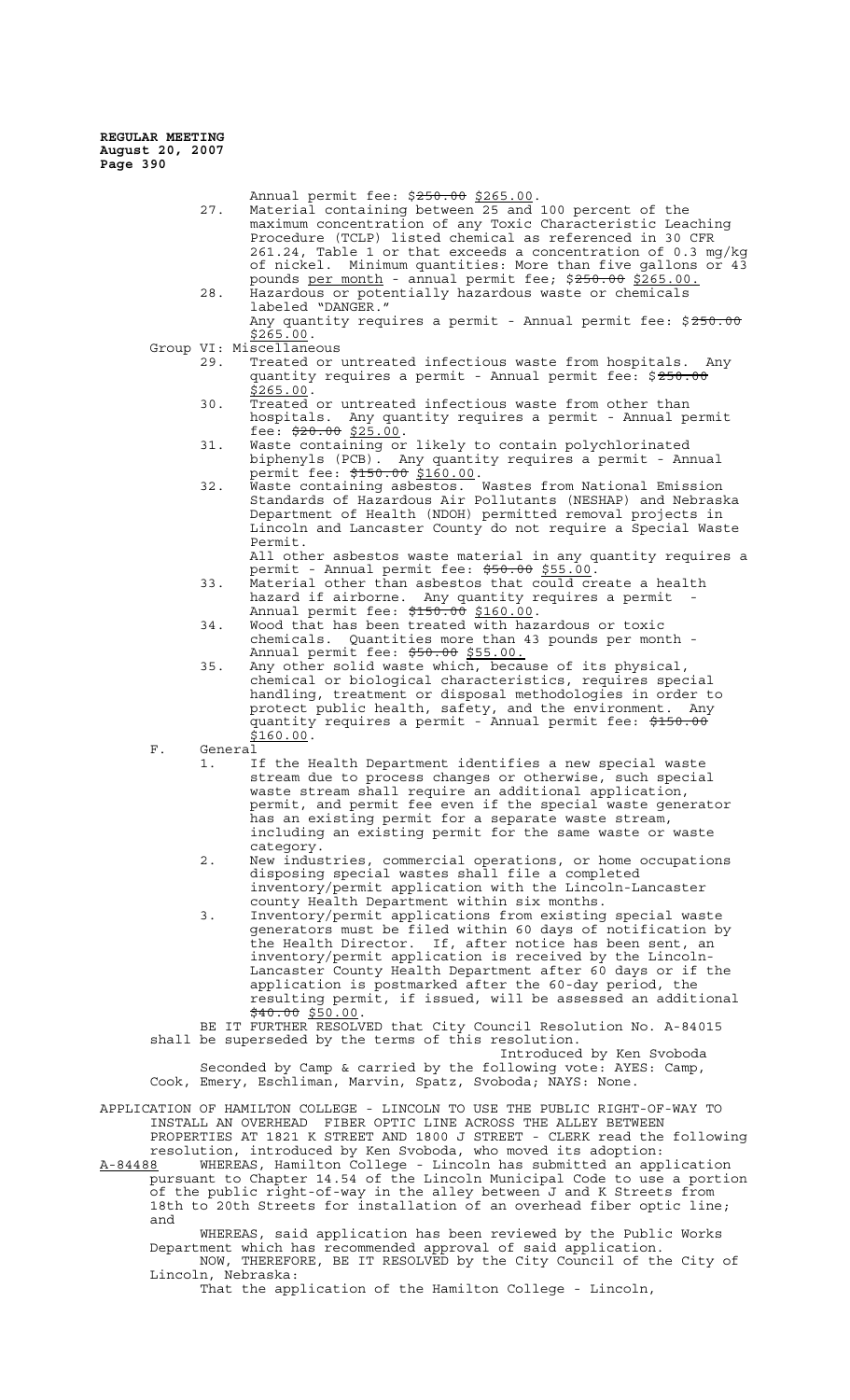hereinafter referred to as Permittee, for a permit to install an overhead fiber optic line upon a portion of the public right-of-way in the alley between J and K Streets from 18th to 20th Streets is approved pursuant to Chapter 14.54 of the Lincoln Municipal Code subject to the provisions of Chapter 14.54 and the following additional conditions:

a. That the permission herein granted is granted as a privilege only, and is subject to all the terms and conditions of Chapter 14.54 of the Lincoln Municipal Code.

b. That such space shall only be used for an overhead fiber optic line as specified on the permit in accordance with the requirements of Chapter 14.54.<br>c. That the Per

That the Permitee shall require its contractor to contact Diggers Hotline of Nebraska prior to commencing construction activities.

Introduced by Ken Svoboda

Seconded by Camp & carried by the following vote: AYES: Camp, Cook, Emery, Eschliman, Marvin, Spatz, Svoboda; NAYS: None.

### **PETITIONS & COMMUNICATIONS**

THE FOLLOWING HAVE BEEN REFERRED TO THE PLANNING DEPARTMENT: Change of Zone No. 07048: App. of Mark Hunzeker for a change of zone from H-3 Highway Commercial District to I-1 Industrial District, on property located at 200 NW 28<sup>th</sup> Street. Change of Zone No. 07049HP: App. of Matt and Lisa Innis to designate as a historic landmark, property located at 1204 Peach Street. Special Permit No. 07034: App. of Matt and Lisa Innis to preserve a landmark by permitting the utilization of the property for a tea room, on property located at 1204 Peach Street. Special Permit No. 07004: App. of Verizon Wireless for an approx. 158 ft. tall personal wireless facility on property generally located at 12900 & O Streets.

SETTING THE HEARING DATE OF MONDAY, SEPTEMBER 10, 2007 AT 1:30 P.M. FOR THE APPLICATION OF PEACOCK INDIAN CUISINE, INC. DBA PEACOCK INDIAN CUISINE FOR A CLASS I LIQUOR LICENSE LOCATED AT 2801 PINE LAKE ROAD, SUITE W - CLERK read the following resolution, introduced by Jon Camp, who moved its adoption:<br>A-84489 BE IT R

A-84489 BE IT RESOLVED by the City Council, of the City of Lincoln, that a hearing date is hereby set for Monday, September 10, 2007, at 1:30 p.m. or as soon thereafter as possible in the City Council Chambers, County-City Building, 555 S. 10th St., Lincoln, NE, for the application of Peacock Indian Cuisine, Inc. dba Peacock Indian Cuisine for a Class I liquor license located at 2801 Pine Lake Road, Suite W. If the Police Dept. is unable to complete the investigation by

said time, a new hearing date will be set. Introduced by Jon Camp Seconded by Cook & carried by the following vote: AYES: Camp,

Cook, Emery, Eschliman, Marvin, Spatz, Svoboda; NAYS: None.

#### **MISCELLANEOUS BUSINESS - NONE**

### **REPORTS OF CITY OFFICERS**

APPROVING THE APPOINTMENT OF LEIRION GAYLOR BAIRD TO THE LINCOLN-LANCASTER COUNTY PLANNING COMMISSION FOR A SIX-YEAR TERM EXPIRING SEPTEMBER 18,

2013 (P.H. W/ACTION CON'T TO 9/24/07, 7-0) - PRIOR to reading: COOK Moved to continue Public Hearing with Action on Bill No. 07R-149 on September 24, 2007. Seconded by Svoboda & carried by the following vote: AYES: Camp,

Cook, Emery, Eschliman, Marvin, Spatz, Svoboda; NAYS: None.

- APPROVING THE APPOINTMENT OF WENDY J. FRANCIS TO THE LINCOLN-LANCASTER COUNTY PLANNING COMMISSION FOR A SIX-YEAR TERM EXPIRING AUGUST 31, 2013 (P.H. W/ACTION CON'T TO 9/24/07, 7-0) - PRIOR to reading:
- COOK Moved to continue Public Hearing with Action on Bill No. 07R-150 on September 24, 2007.

Seconded by Svoboda & carried by the following vote: AYES: Camp, Cook, Emery, Eschliman, Marvin, Spatz, Svoboda; NAYS: None.

- APPROVING THE APPOINTMENT OF ROBERT R. MOLINE TO THE LINCOLN-LANCASTER COUNTY PLANNING COMMISSION FOR A SIX-YEAR TERM EXPIRING AUGUST 31, 2013 (P.H. W/ACTION CON'T TO 9/24/07, 7-0) - PRIOR to reading:
- COOK Moved to continue Public Hearing with Action on Bill No. 07R-151 on September 24, 2007.

Seconded by Svoboda & carried by the following vote: AYES: Camp,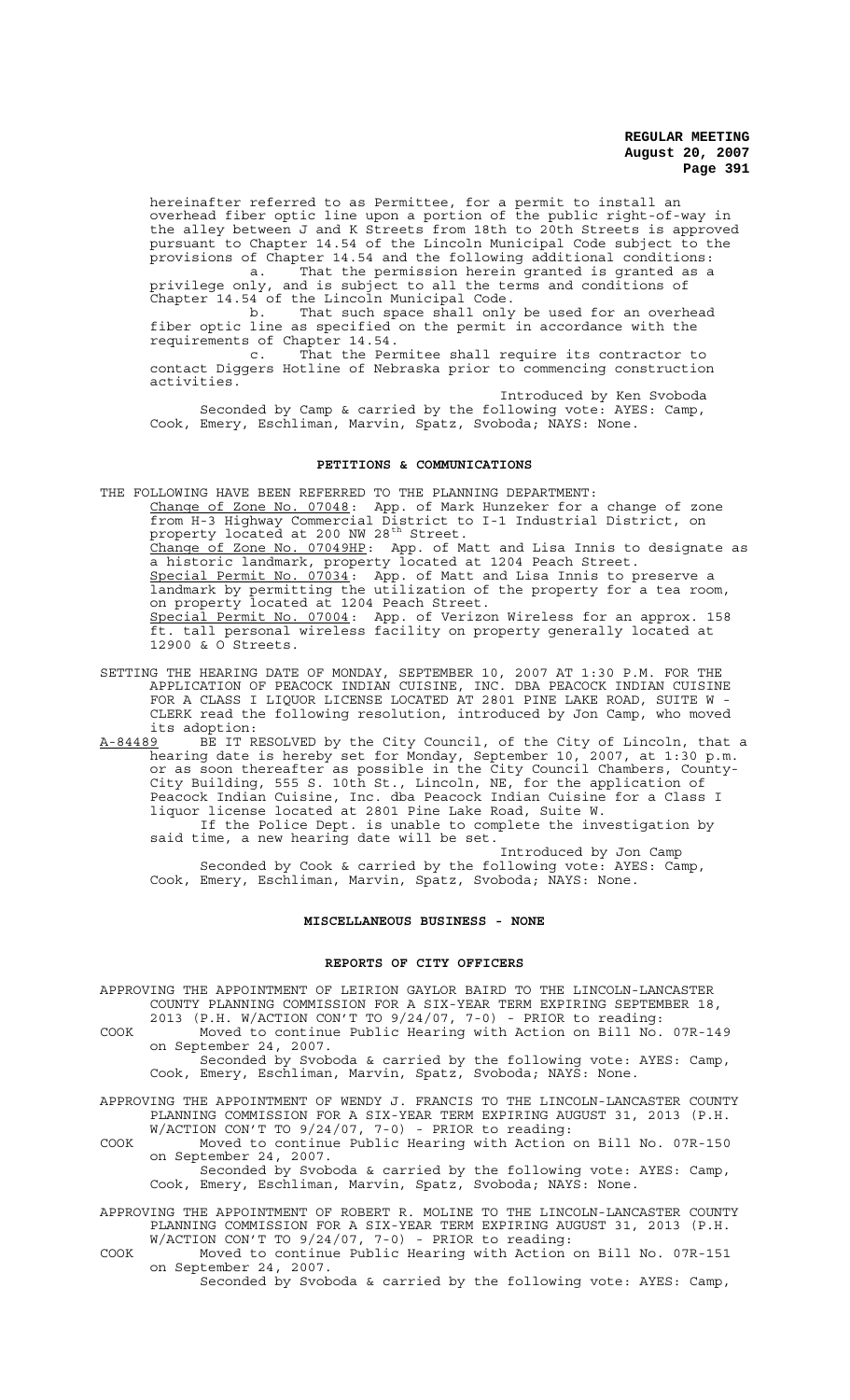Cook, Emery, Eschliman, Marvin, Spatz, Svoboda; NAYS: None.

- REPORT FROM CITY TREASURER OF FRANCHISE TAX FOR THE MONTH OF JUNE, 2007 FROM AQUILA - CLERK presented said report which was placed on file in the Office of the City Clerk. **(16-1)**
- REPORT FROM CITY TREASURER OF 911 SURCHARGE FEES FOR THE MONTH OF JUNE, 2007: LEVEL 3 COMMUNICATIONS; AT&T COMMUNICATIONS OF MIDWEST; COMTEL TELCOM ASSETS LP; 2ND QUARTER 2007: WINDSTREAM - CLERK presented said report which was placed on file in the Office of the City Clerk. **(20-02)**
- REPORT FROM CITY TREASURER OF FRANCHISE FEES FOR THE QUARTER ENDING JUNE 30, 2007 FROM TIME WARNER CABLE - CLERK presented said report which was placed on file in the Office of the City Clerk. **(41-2518A)**
- REPORT OF CITY TREASURER OF TELECOMMUNICATIONS OCCUPATION TAX FOR THE MONTH OF DECEMBER 2006: SHAFFER COMMUNICATIONS, INC.; MARCH 2007: SHAFFER COMMUNICATIONS, INC.; MAY 2007: CIMCO COMMUNICATIONS, VERIZON-BELL ATLANTIC, MOVIDA COMMUNICATIONS, TON SERVICES, BUSINESS PROD. SOLUTIONS, TELEPLUS WIRELESS CORP., QWEST COMM. CORP., TELECORP COMMUNICATIONS, INTELLICALL OPERATOR SERVICES, EARTHLINK, ADVANCED TEL INC., LDMI TELECOMMUNICATIONS, XO COMMUNICATIONS, TRACFONE WIRELESS, VOICECOM, IBM GLOBAL, QUANTUM SHIFT, KDDI AMERICA, GLOBALSTAR USA, TRANS NATIONAL, PRIMUS TELECOMM., GLOBAL CROSSING, GLOBAL CROSSING BANDWIDTH, ONSTAR, CINCINNATI BELL ANY DISTANCE, VERIZON SELECT, ANDIAMO TELECOM, WORKING ASSETS, BROADWING COMM., MCLEOD USA, ACN COMM., BROADBAND DYNAMICS, VIRGIN MOBILE, USCOC OF NEBRASKA/KANSAS, UCN, INC., TELECOMMUNICATIONS SYSTEMS CORP OF MARYLAND, NETWORK BILLING, GUARANTEED PHONE SERVICE, NEBRASKA TECHNOLOGY, AT&T COMM. OF MIDWEST, NEW CINGULAR WIRELESS, CRICKET, USCOC OF GREATER IOWA; JUNE 2007: SPRINT, SPRINT SPECTRUM, ALLTEL, WWC LICENSE, TWC DIGITAL PHONE, SPRINT SPECTRUM LP, D & D COMM., MCI, WINDSTREAM NEBRASKA, WINDSTREAM SYSTEMS OF THE MIDWEST, NETWORK BILLING, ZONE TELECOM, GTC TELECOM, ENHANCED COMM., COMTECH 21, GLOBALCOM, TRI-M, LIGHTYEAR NETWORK SOLUTIONS, ACCERIS, SBC LONG DISTANCE, FIRST COMMUNICATIONS, 360 NETWORKS, BT AMERICAS, NOSVA, COVISTA, NOS COMMUNICATIONS, AFFINITY NETWORK, ATS MOBILE, SHAFFER COMMUNICATIONS, NEXTEL WEST CORP.; APRIL-JUNE 2007: T-MOBILE CENTRAL, TRINSIC, HELIO, 800 RESPONSE INFORMATION SERVICES, NECC TELECOM, NETWORK US, ENHANCED COMMUNICATIONS GROUP, DIGIZIP.COM, AMERIVISION, TOUCH 1, WINDSTREAM NEBRASKA, INC. - CLERK presented said report which was placed on file in the Office of the City Clerk. **(20)**

**TOOK BREAK 2:33 P.M. RECONVENED 2:40 P.M.**

### **ORDINANCE - 1ST READING & RELATED RESOLUTIONS (AS REQUIRED)**

- VACATION 05008 VACATING PINE LAKE ROAD BETWEEN WESTSHORE DRIVE AND EASTSHORE DRIVE - CLERK read an ordinance, introduced by Jon Camp, vacating Pine Lake Road between Westshore Drive and Eashore Drive, and retaining title thereto in the City of Lincoln, Lancaster County, Nebraska, the first time.
- APPROVING AN AGREEMENT BETWEEN THE CITY AND ST. JAMES UNITED METHODIST CHURCH FOR THE LEASE OF SPACE BY THE LINCOLN AREA AGENCY ON AGING FOR ITS ACTIVAGE CENTER PROGRAM AT 2400 S. 11TH STREET FOR A PERIOD OF SEPTEMBER 1, 2007 THROUGH AUGUST 31, 2008 - CLERK read an ordinance, introduced by Jon Camp, accepting and approving a Lease Agreement between the City of Lincoln and St. James United Methodist Church for the lease of office space by the Lincoln Area Agency on Aging for its ActivAge Center program at 2400 S. 11th Street, Lincoln, NE for a term beginning September 1, 2007 through August 31, 2008, the first time.
- APPROVING AN AMENDMENT TO LEASE AGREEMENT, THE GOLD'S BUILDING, BETWEEN THE CITY OF LINCOLN AND SECURITY NATIONAL PROPERTIES FUNDING, LLC, TO STRIKE PARAGRAPH 9, SUBROGATION, FROM THE LEASE - CLERK read an ordinance, introduced by Jon Camp, accepting and approving the Amendment to Lease Agreement, the Gold's Building, between the City of Lincoln and Security National Properties Funding, LLC, to strike paragraph 9 Subrogation from the Lease, the first time.
- APPROVING A SUBLEASE AGREEMENT BETWEEN THE CITY OF LINCOLN AND THE STATE OF NEBRASKA DEPARTMENT OF LABOR TO SUBLEASE 6,568 SQ. FT. OF OFFICE SPACE IN THE ONE STOP CAREER CENTER AT THE GOLD'S BUILDING FOR A TERM OF JANUARY 1, 2007 TO DECEMBER 31, 2011 - CLERK read an ordinance, introduced by Jon Camp, accepting and approving a Sublease Agreement between the City of Lincoln and DAS/State Building Division on behalf of Nebraska Workforce Development, Department of Labor, for a lease of space at 1010 N Street, Lincoln, Lancaster County, Nebraska for a term of January 1, 2007 through December 31, 2011 whereby the City of Lincoln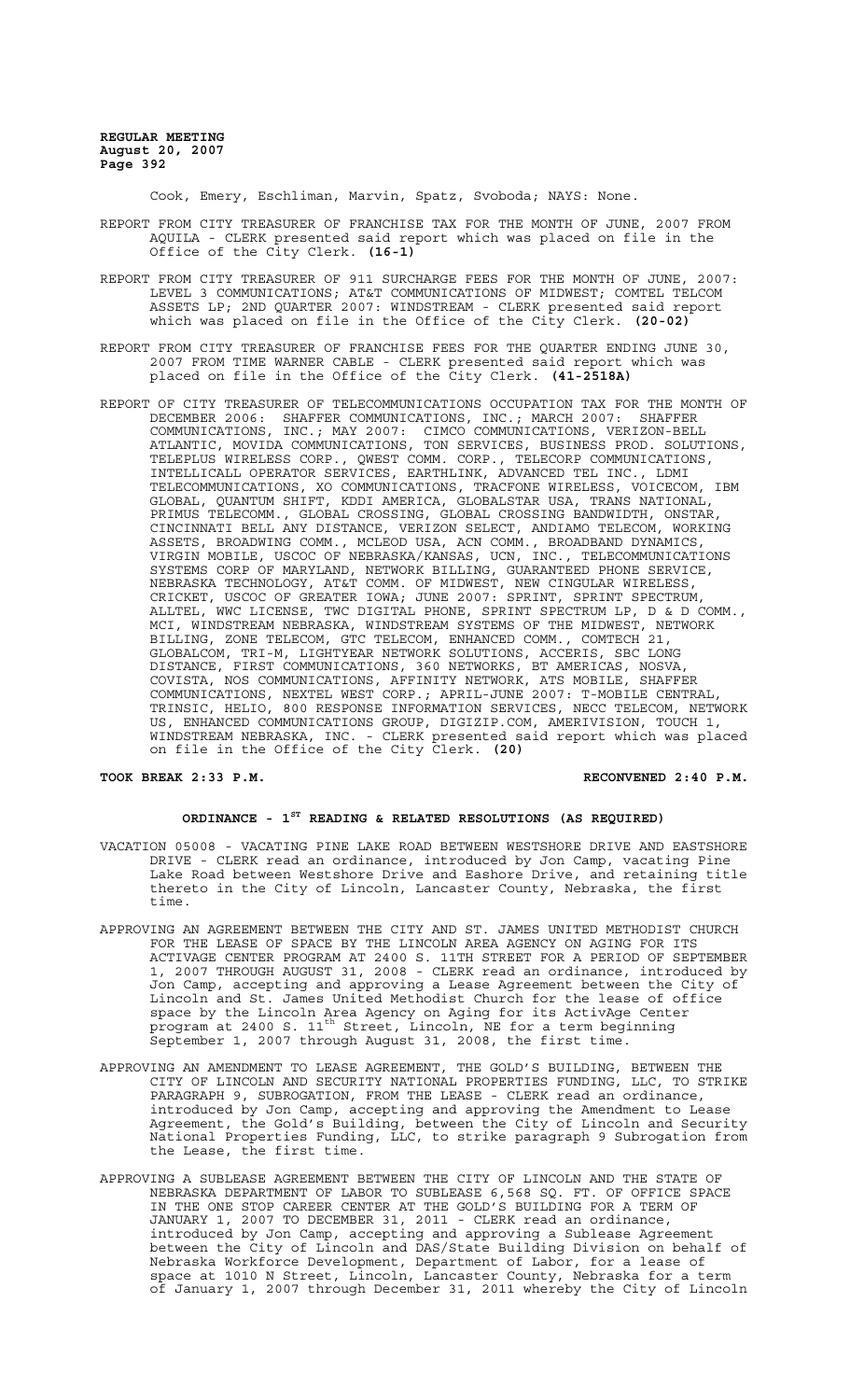is subleasing 6,568 sq. ft. of space to Nebraska Workforce Development, Department of Labor, at the One Stop Career Center for providing job training and employment services under the Workforce Investment Act, the first time.

APPROVING A SUBLEASE AGREEMENT BETWEEN THE CITY OF LINCOLN AND THE STATE OF NEBRASKA DEPARTMENT OF EDUCATION, VOCATIONAL REHABILITATION SERVICES TO SUBLEASE 154 SQ. FT. OF OFFICE SPACE IN THE ONE STOP CAREER CENTER AT THE GOLD'S BUILDING FOR A TERM OF JANUARY 1, 2007 TO DECEMBER 31, 2009 - CLERK read an ordinance, introduced by Jon Camp, accepting and approving a Sublease Agreement between the City of Lincoln, and DAS/State Building Division on behalf of Nebraska Department of Education, Vocational Rehabilitation Services, for a lease of space at 1010 N Street, Lincoln, Lancaster County, Nebraska for a term of January 1, 2007 through December 31, 2009 whereby the City of Lincoln is subleasing 154 sq. ft. of space to Nebraska Department of Education, at the One Stop Career Center for providing job training and employment services under the Workforce Investment Act, the first time.

# **ORDINANCES - 3RD READING & RELATED RESOLUTIONS (as required)**

CHANGE OF ZONE 07018 – APPLICATION OF HAMPTON ENTERPRISES FOR A CHANGE OF ZONE FROM AG AGRICULTURAL DISTRICT TO R-3 RESIDENTIAL DISTRICT, FOR A PLANNED UNIT DEVELOPMENT DISTRICT DESIGNATION OF SAID PROPERTY AND FOR APPROVAL OF A DEVELOPMENT PLAN FOR APPROXIMATELY 78 DWELLING UNITS AND APPROXIMATELY 258,000 SQUARE FEET OF OFFICE AND COMMERCIAL SPACE IN THE UNDERLYING R-3 ZONED AREA, ON PROPERTY GENERALLY LOCATED AT S. 84TH AND GLYNOAKS DRIVE - CLERK read an ordinance, introduced by John Spatz, amending the Lincoln Zoning District Maps attached to and made a part of Title 27 of the Lincoln Municipal Code, as provided by Section 27.05.020 of the Lincoln Municipal code, by changing the boundaries of the districts established and shown thereon, the third time. SPATZ Moved to pass the ordinance as read.

Seconded by Svoboda & carried by the following vote: AYES: Camp, Cook, Emery, Eschliman, Marvin, Spatz, Svoboda; NAYS: None. The ordinance, being numbered **#18976**, is recorded in Ordinance Book #26, Page

AMENDING TITLE 27 OF THE LINCOLN MUNICIPAL CODE RELATING TO THE ZONING CODE BY ADDING A NEW SECTION 27.03.555 TO DEFINE THE TERM "SOCIAL HALL"; BY AMENDING SECTIONS 27.29.030, 27.31.040, 27.33.030, 27.37.025, 27.41.030, 27.43.030, AND 27.45.025 TO ALLOW SOCIAL HALLS AS PERMITTED CONDITIONAL USES IN THE B-1, B-2, B-3, B-5, H-2, H-3, AND H-4 ZONING DISTRICTS, RESPECTIVELY, AND TO ESTABLISH CONDITIONS THEREFOR - CLERK read an ordinance, introduced by John Spatz, amending Title 27 of the Lincoln Municipal Code relating to the Zoning Code by adding a new section numbered 27.03.555 to define the term "social hall"; by amending Sections 27.29.030, 27.31.040, 27.33.030, 27.37.025, 27.41.030, 27.43.030, and 27.45.025 to allow social halls as permitted conditional uses in the B-1, B-2, B-3, B-5, H-2, H-3, and H-4 zoning districts, respectively, and to establish conditions therefor; and repealing Sections 27.29.030, 27.31.040, 27.33.030, 27.37.025, 27.41.030, 27.43.030, 27.45.025, 27.67.040 and Figure 27.67.040 of the Lincoln Municipal Code as hitherto existing, the third time.

SPATZ Moved to pass the ordinance as read. Seconded by Svoboda & carried by the following vote: AYES: Camp, Cook, Emery, Eschliman, Marvin, Spatz, Svoboda; NAYS: None. The ordinance, being numbered **#18977**, is recorded in Ordinance Book #26, Page

- APPROVING A SUBLEASE AGREEMENT BETWEEN THE CITY AND GOODWILL INDUSTRIES FOR PROVIDING JOB TRAINING AND EMPLOYMENT SERVICES UNDER THE WORKFORCE INVESTMENT ACT - CLERK read an ordinance, introduced by John Spatz, accepting and approving a Sublease Agreement between the City of Lincoln, Nebraska and Goodwill Industries for a lease of space at 1010 N Street, Lincoln, Lancaster County, Nebraska for a term of January 1, 2007 through December 31, 2008 whereby the City of Lincoln is subleasing space to Vocational Rehabilitation Services, Department of Education, at the One Stop Career Center for providing job training and employment services under the Workforce Investment Act, the third time.
- SPATZ Moved to pass the ordinance as read. Seconded by Svoboda & carried by the following vote: AYES: Camp,

Cook, Emery, Eschliman, Marvin, Spatz, Svoboda; NAYS: None. The ordinance, being numbered **#18978**, is recorded in Ordinance Book #26, Page

APPROVING A TRANSFER OF APPROPRIATIONS AND CASH (WHERE APPROPRIATE) BETWEEN PROJECTS WITHIN SEVERAL FUNDS WITHIN THE PUBLIC WORKS & UTILITIES DEPARTMENT - CLERK read an ordinance, introduced by John Spatz, approving the transfer of unspent and unencumbered appropriations and cash (if any) between certain capital improvement projects within the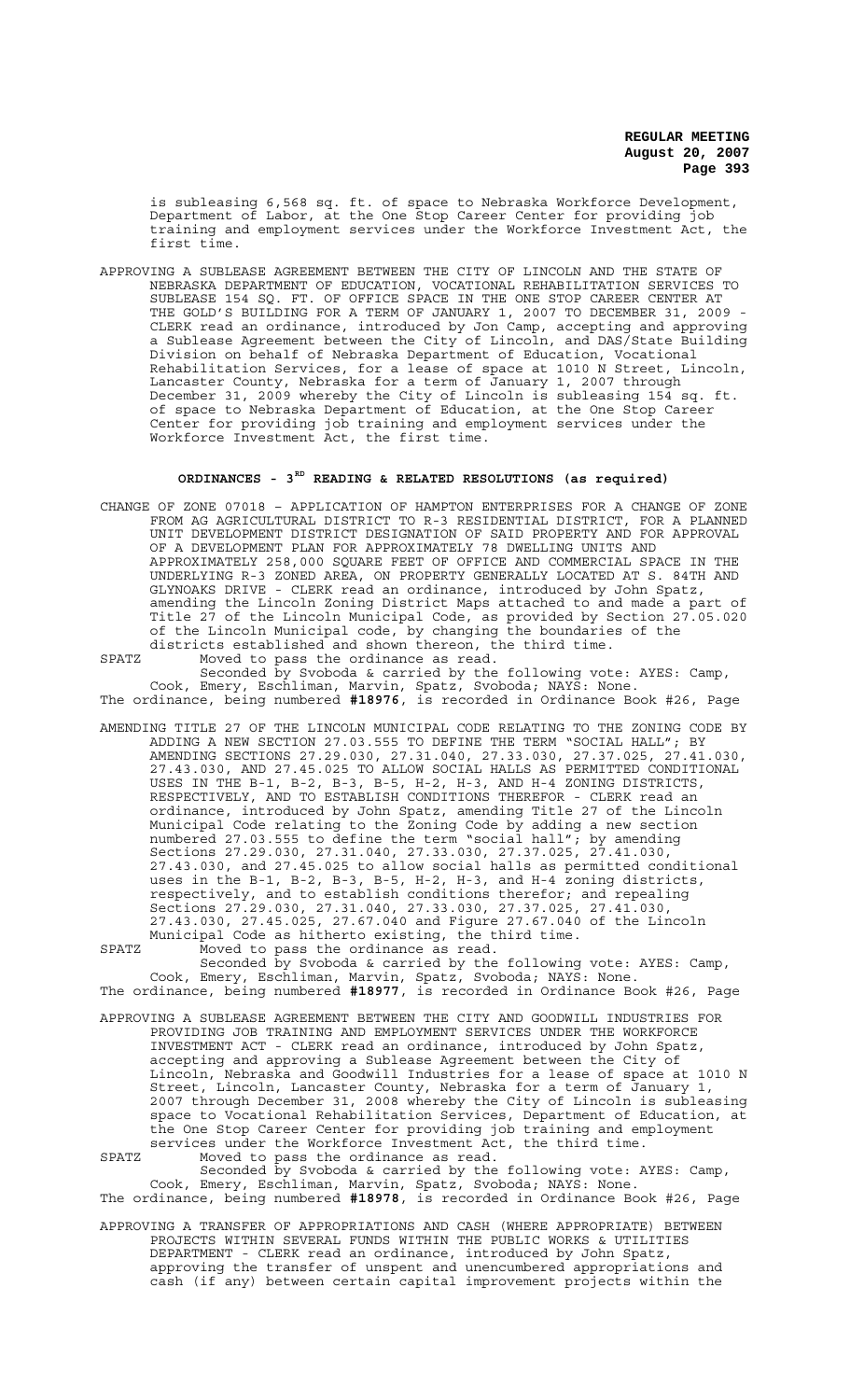Street Construction/Vehicle Tax Fund, Water Construction Fund, and Sanitary Sewer Construction Fund within the Public Works & Utilities Department, the third time. SPATZ Moved to pass the ordinance as read. Seconded by Svoboda & carried by the following vote: AYES: Camp, Cook, Emery, Eschliman, Marvin, Spatz, Svoboda; NAYS: None. The ordinance, being numbered **#18979**, is recorded in Ordinance Book #26, Page APPROVING A TRANSFER OF FUNDS WITHIN THE PARKS & RECREATION DEPARTMENT CAPITAL IMPROVEMENT PROGRAM - CLERK read an ordinance, introduced by John Spatz, approving the transfer of unspent and unencumbered appropriations and between certain capital improvement projects within the Parks and Recreation Department, the third time. SPATZ Moved to pass the ordinance as read. Seconded by Svoboda & carried by the following vote: AYES: Camp, Cook, Emery, Eschliman, Marvin, Spatz, Svoboda; NAYS: None. The ordinance, being numbered **#18980**, is recorded in Ordinance Book #26, Page AUTHORIZING THE MAYOR TO EXECUTE A MULTI-YEAR CONTRACT PER CITY ORDINANCE WHEN FUNDING APPROPRIATIONS COMES FROM MORE THAN ONE FISCAL YEAR CIP FOR THE JOINT ANTELOPE VALLEY (JAVA) PROJECT NO. 780104, ANTELOPE VALLEY O STREET BRIDGE AND ROADWAY. (8/13/07 - DELAYED 1 WEEK FOR ACTION ONLY) - PRIOR to reading:<br>ESCHLIMAN Moved to am Moved to amend Bill No. 07R-143 in the following manner: (a) On Page 1, line 9, delete the dollar amount of \$3,480,700 and insert in lieu thereof the amount of \$3,328,700. (b) On Page 2, after line 4, insert a new paragraph as follows: The City shall use its best efforts to reduce or eliminate the use of funds from City Wheel Tax, New Construction in future years. If any cost savings are found, funds would be transferred out of this category first to other new construction project(s) as suqqested by Ordinance<br>16830 (passed July 31, 1995) and the Comprehensive Plan. 31, 1995) and the Comprehensive Plan. Seconded by Camp & carried by the following vote: AYES: Camp, Cook, Emery, Eschliman, Marvin, Spatz, Svoboda; NAYS: None. CLERK Read the following resolution, introduced by John Spatz, who moved its adoption as amended:<br>A-84490 WHEREAS, the Antelope Va A-84490 WHEREAS, the Antelope Valley O Street Bridge and Roadway Project and associated approach roadways located between 21st to 23rd Streets, described as City Project 780104, State Project STPC 34-6(135) – Control No. 11215i, has been approved by the City; and WHEREAS, construction of the Antelope Valley O Street Bridge and Roadway Project is scheduled to begin in September of 2007 with an anticipated completion date of October 2008; and WHEREAS, the project is shown in the City's 2007-2013 Capital Improvement Program as Project No. 780104, Antelope Valley O Street Bridge and Roadway with appropriations in the amount of \$3,480,700 \$3,328,700 in FY 2007/2008, and \$1,308,900 in FY 2008/2009; and WHEREAS, funding for this work includes State and City Funds; and WHEREAS, the Public Works & Utilities Department believes it is in the public interest to enter into a multi-year contract for the Antelope Valley O Street Bridge and Roadway Project to coordinate the construction of the project and to match the funding appropriation to the cash outlay; and WHEREAS, Article VII, Section 3 of the Charter of the City of Lincoln provides that no contract involving the expenditure of money from appropriations of more than one year, other than appropriations of borrowed money, shall be valid unless approved by ordinance or resolution of the City Council. NOW, THEREFORE, BE IT RESOLVED by the City Council of the City of Lincoln, Nebraska: That the Mayor and Finance Director are authorized to approve expenditures and related transfers of funds or approvals in connection with the multi-year Joint Antelope Valley Authority (JAVA) O Street Bridge and Roadway Project to be paid from C.I.P. funds for Fiscal Years 2007 and 2008. The City shall use its best efforts to reduce or eliminate the use of funds from City Wheel Tax, New Construction in future years. If any cost savings are found, funds would be transferred out of this category first to other new construction project(s) as suggested by Ordinance 16830 (passed July 31, 1995) and the Comprehensive Plan. Introduced by John Spatz Seconded by Svoboda & carried by the following vote: AYES: Camp, Cook, Emery, Eschliman, Marvin, Spatz, Svoboda; NAYS: None. AUTHORIZING THE MAYOR TO EXECUTE A MULTI-YEAR CONTRACT PER CITY ORDINANCE WHEN

FUNDING APPROPRIATIONS COMES FROM MORE THAN ONE FISCAL YEAR CIP FOR THE ANTELOPE VALLEY PHASE 1 "EAST LEG" OF BIG "X", CITY PROJECT 780107. (8/13/07 - DELAYED 1 WEEK FOR ACTION ONLY) - PRIOR to reading:

ESCHLIMAN Moved to amend Bill No. 07R-144 in the following manner: (a) On page 2, after line 4, insert a new paragraph as follows: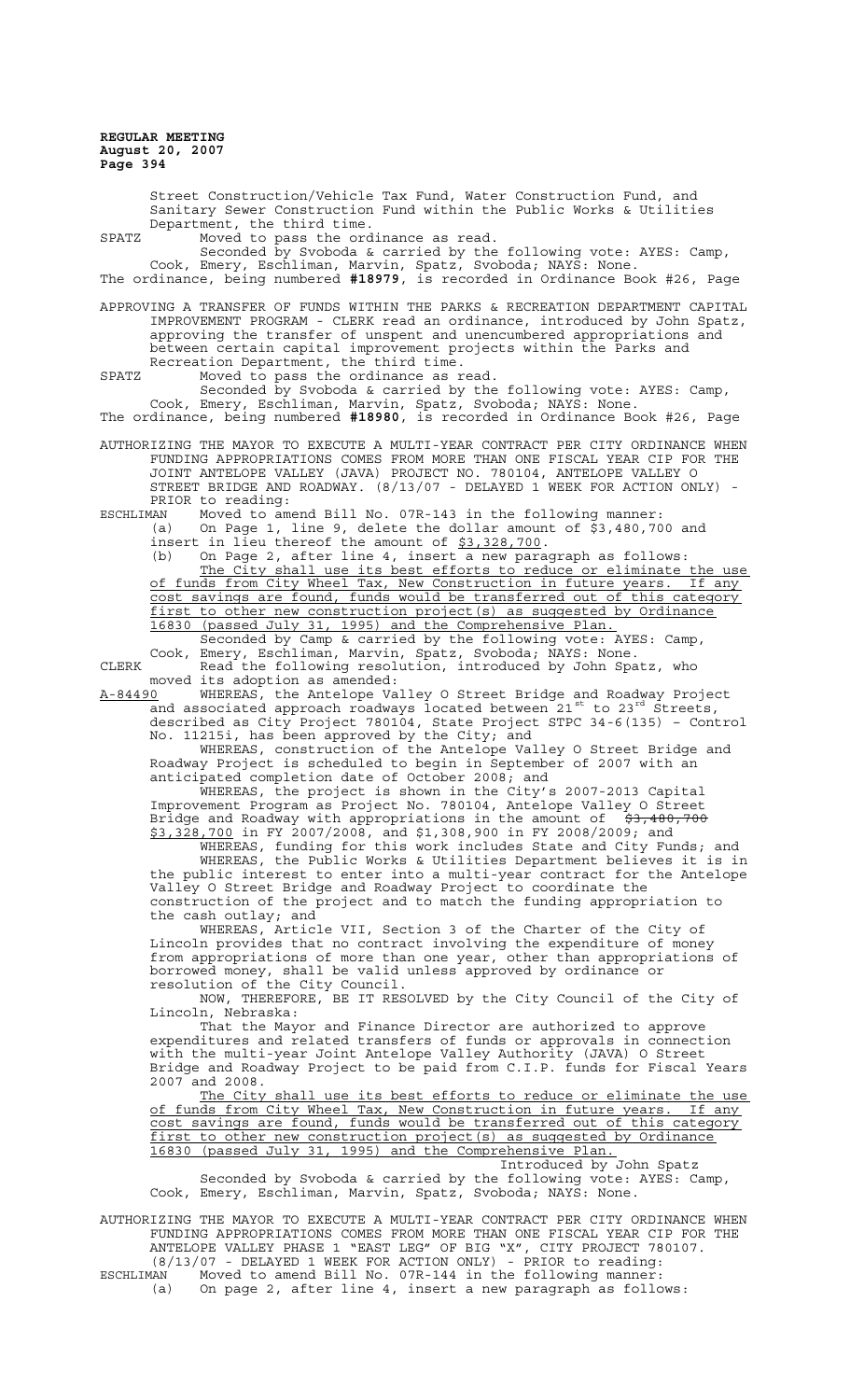The City shall use its best efforts to reduce or eliminate the use of funds from City Wheel Tax, New Construction in future years. If any cost savings are found, funds would be transferred out of this category first to other new construction project(s) as suggested by Ordinance 16830 (passed July 31, 1995) and the Comprehensive Plan.

Seconded by Camp & carried by the following vote: AYES: Camp, Cook, Emery, Eschliman, Marvin, Spatz, Svoboda; NAYS: None.

CLERK Read the following resolution, introduced by John Spatz, who moved its adoption as amended:

A-84491 MHEREAS, the Antelope Valley East Leg Roadway Project, described as City Project 780107, State Project STPC-5257(1) – Control No. 11215g, has been approved by the City; and

WHEREAS, construction of the Antelope Valley East Leg Roadway Project is scheduled to begin in September of 2007 with an anticipated completion date of November 2010; and

WHEREAS, the project is shown in the City's 2007-2013 Capital Improvement Program as Project No. 780107, Antelope Valley East Leg Roadway with appropriations in the amount of \$12,339,100 in FY 2007/2008; \$8,740,700 in FY 2008/2009; \$9,002,900 in FY 2009/2010; and \$6,155,300 in FY 2010/2011.

WHEREAS, funding for this work includes Highway Allocation Funds, Federal Funds, Railroad Transportation Safety District, and City Funds; and

WHEREAS, the Public Works & Utilities Department believes it is in the public interest to enter into a multi-year contract for the Antelope Valley East Leg Roadway Project to coordinate the construction of the project and to match the funding appropriation to the cash outlay; and

WHEREAS, Article VII, Section 3 of the Charter of the City of Lincoln provides that no contract involving the expenditure of money from appropriations of more than one year, other than appropriations of borrowed money, shall be valid unless approved by ordinance or resolution of the City Council.

NOW, THEREFORE, BE IT RESOLVED by the City Council of the City of Lincoln, Nebraska:

That the Mayor and Finance Director are authorized to approve expenditures and related transfers of funds or approvals in connection with the multi-year Joint Antelope Valley Authority (JAVA) East Leg Roadway Project to be paid from C.I.P. funds for Fiscal Years 2007, 2008, 2009, and 2010.

The City shall use its best efforts to reduce or eliminate the use of funds from City Wheel Tax, New Construction in future years. If any cost savings are found, funds would be transferred out of this category first to other new construction project(s) as suggested by Ordinance 16830 (passed July 31, 1995) and the Comprehensive Plan.

Introduced by Seconded by Svoboda & carried by the following vote: AYES: Camp, Cook, Emery, Eschliman, Marvin, Spatz, Svoboda; NAYS: None.

## **REGISTERED TO SPEAK SESSION - NONE**

#### **OPEN MICROPHONE SESSION - NONE**

### **MISCELLANEOUS BUSINESS**

## **PENDING -**

CAMP Moved to extend the Pending List to August 27, 2007. Seconded by Svoboda & carried by the following vote: AYES: Camp, Cook, Emery, Eschliman, Marvin, Spatz, Svoboda; NAYS: None.

### **UPCOMING RESOLUTIONS -**

APPEAL FROM THE PLANNING COMMISSION APPROVAL OF SPECIAL PERMIT 07026 FOR AUTHORITY TO CONSTRUCT A 31 UNIT DOMICILIARY CARE FACILITY FOR 33 RESIDENTS ON APPROXIMATELY 1.84 ACRES GENERALLY LOCATED AT S. 25TH STREET AND OLD CHENEY ROAD. (REQUEST TO HOLD P.H. ON 9/10/07) COOK Moved to have Public Hearing on 8/27/07 with continued Public Hearing and Action on 9/10/07 for Bill No. 07R-160. Seconded by Camp & carried by the following vote: AYES: Camp, Cook, Emery, Eschliman, Marvin, Spatz, Svoboda; NAYS: None.

CAMP Moved to approve the remaining resolutions to have Public Hearing on August 27, 2007. Seconded by Svoboda & carried by the following vote: AYES: Camp, Cook, Emery, Eschliman, Marvin, Spatz, Svoboda; NAYS: None.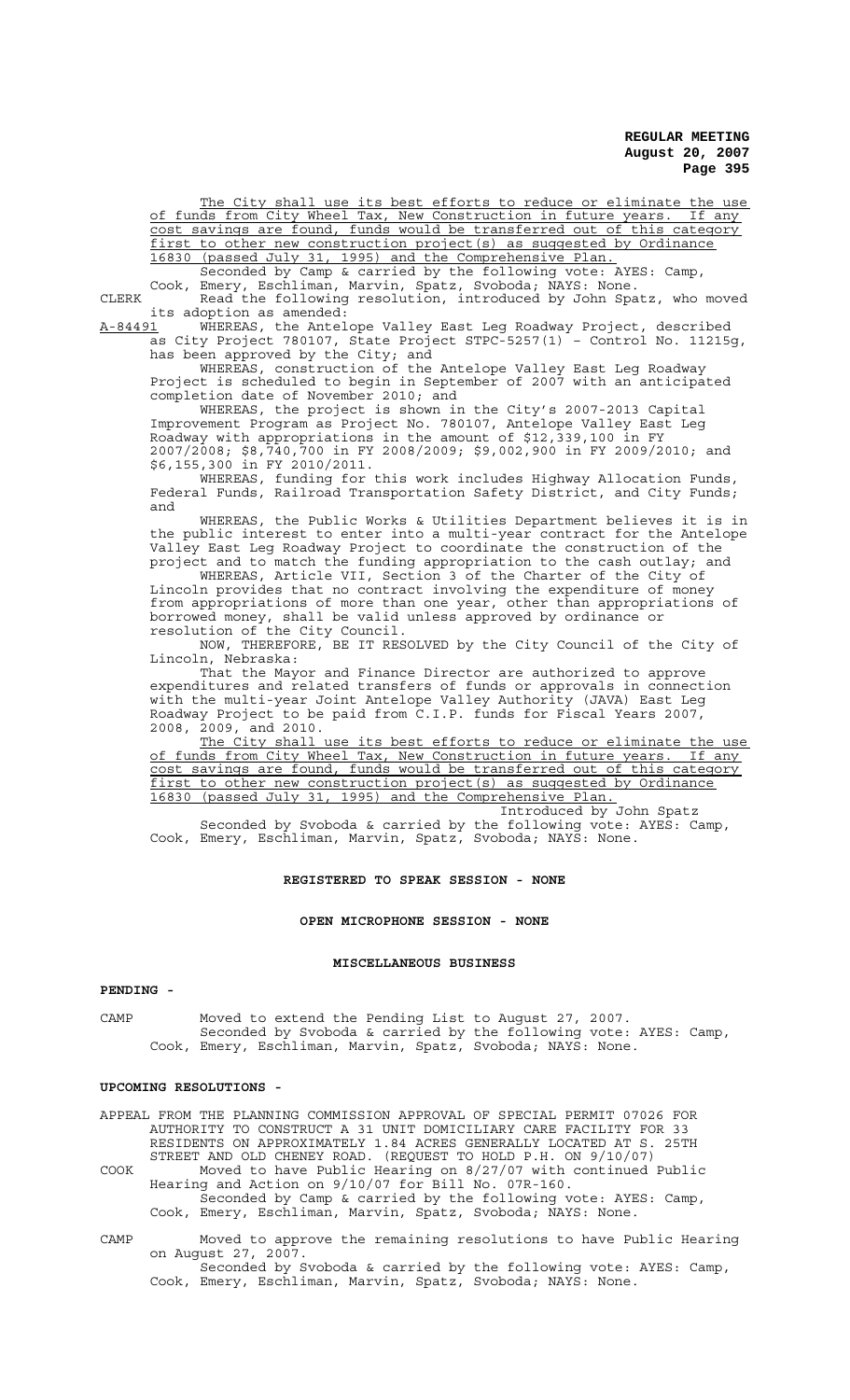## **ADJOURNMENT 3:36 P.M.**

CAMP Moved to adjourn the City Council meeting of August 20, 2007. Seconded by Svoboda & carried by the following vote: AYES: Camp, Cook, Emery, Eschliman, Marvin, Spatz, Svoboda; NAYS: None. So ordered.

Joan E. Ross, City Clerk

Sandy L. Dubas, Senior Office Assistant